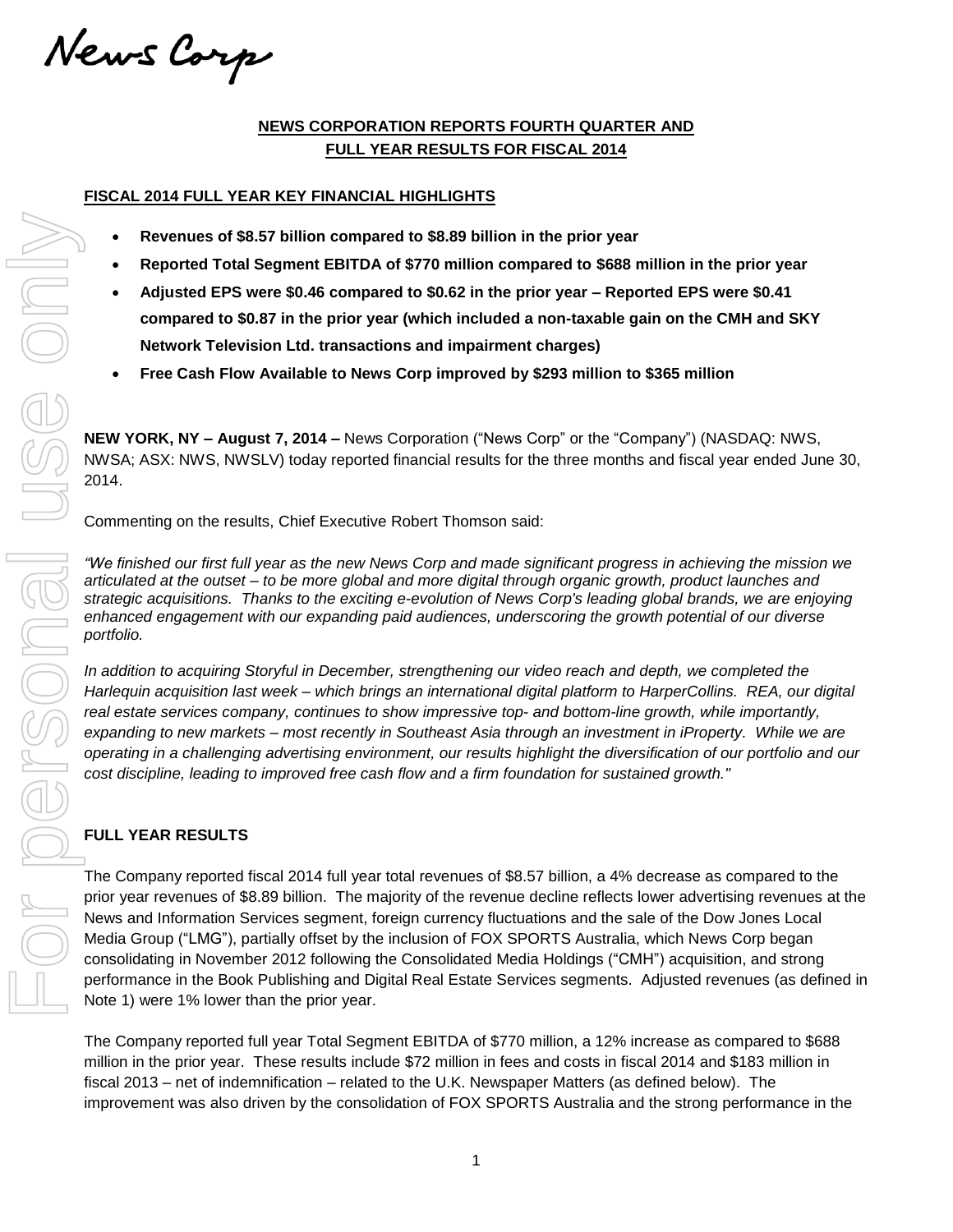News Corp

Book Publishing and Digital Real Estate Services segments, offset by adverse foreign currency fluctuations, declines at the News and Information Services segment and higher investment at Amplify compared to the prior year. Adjusted Total Segment EBITDA (as defined in Note 1) decreased 2% compared to the prior year.

Net income available to News Corporation stockholders was \$237 million as compared to \$506 million in the prior year, which included a non-taxable gain on the CMH and SKY Network Television Ltd. transactions within Other, net as well as impairment charges. Impairment and restructuring charges were \$94 million and \$1,737 million in the fiscal years ended June 30, 2014 and 2013, respectively. Adjusted net income available to News Corporation stockholders (as defined in Note 3) was \$268 million compared to \$357 million in the prior year.

Net income per share available to News Corporation stockholders was \$0.41 as compared to \$0.87 in the prior year. Adjusted EPS (as defined in Note 3) were \$0.46 compared to \$0.62 in the prior year.

Free cash flow available to News Corporation improved by \$293 million in the fiscal year ended June 30, 2014 to \$365 million, from \$72 million in the prior year.

## **FOURTH QUARTER RESULTS**

The Company reported fiscal 2014 fourth quarter total revenues of \$2.19 billion, a 3% decrease as compared to the prior year fourth quarter revenues of \$2.26 billion. The majority of the revenue decline reflects lower advertising revenues at the News and Information Services segment, the sale of LMG and foreign currency fluctuations, partially offset by strong performance in the Book Publishing and Digital Real Estate Services segments. Adjusted revenues were 1% lower than the corresponding prior year period.

The Company's fourth quarter Total Segment EBITDA of \$127 million, which includes the fees and costs, net of indemnification, related to the U.K. Newspaper Matters of \$16 million, was a 2% decrease as compared to \$130 million in the prior year. This decline was primarily driven by weakness at the News and Information Services segment and adverse foreign currency fluctuations, partially offset by the strong performance in the Book Publishing and Digital Real Estate Services segments and lower costs in the Other segment. Adjusted Total Segment EBITDA decreased 7% compared to the prior year. of the individed a non-laxable gain on the CMH and SKY Neburch Television Ltd. transformations and the compare step and buttom the forest were \$94 million the fixed was especial June 200, 2014 and 2013, respectively. Adjus

Net income available to News Corporation stockholders was \$12 million as compared to a loss of \$1,124 million in the prior year. Impairment and restructuring charges were \$21 million and \$1,506 million in the three months ended June 30, 2014 and 2013, respectively. Adjusted net income available to News Corporation stockholders was \$6 million compared to \$69 million in the prior year.

Net income per share available to News Corporation stockholders was \$0.02 as compared to a net loss per share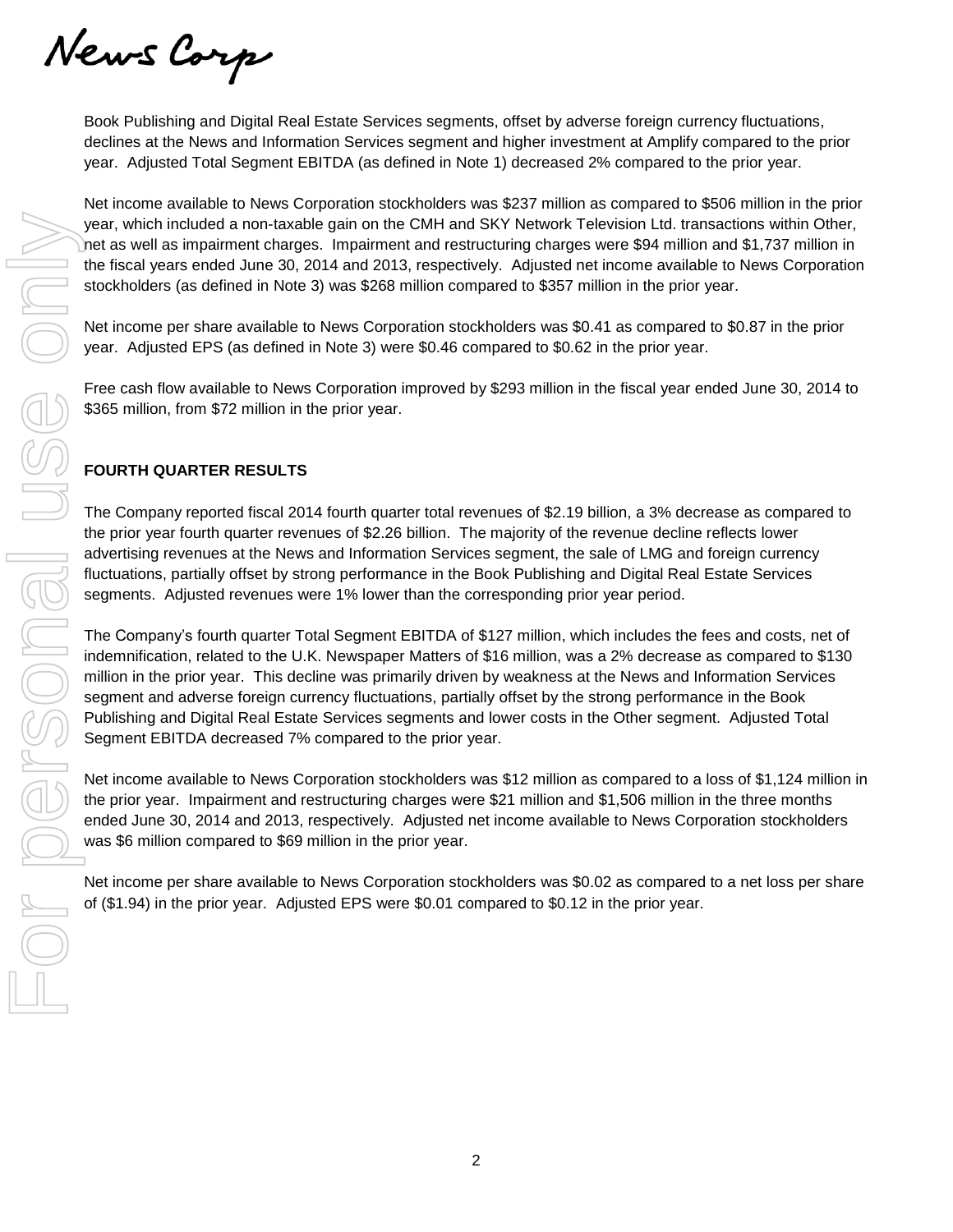News Corp

## **SEGMENT REVIEW**

|                                                                                                                                                                                                                                                                                                                                                                                                                                                                                                                                                                                                                                                                                                        | For the three months ended<br>June 30, |    |              |                 |                            | For the fiscal years ended<br>June 30, |      |              |              |  |  |
|--------------------------------------------------------------------------------------------------------------------------------------------------------------------------------------------------------------------------------------------------------------------------------------------------------------------------------------------------------------------------------------------------------------------------------------------------------------------------------------------------------------------------------------------------------------------------------------------------------------------------------------------------------------------------------------------------------|----------------------------------------|----|--------------|-----------------|----------------------------|----------------------------------------|------|--------------|--------------|--|--|
|                                                                                                                                                                                                                                                                                                                                                                                                                                                                                                                                                                                                                                                                                                        | 2014                                   |    | 2013         | % Change        |                            | 2014                                   | 2013 |              | % Change     |  |  |
|                                                                                                                                                                                                                                                                                                                                                                                                                                                                                                                                                                                                                                                                                                        | (in millions)                          |    |              |                 |                            | (in millions)                          |      |              |              |  |  |
| <b>Revenues:</b>                                                                                                                                                                                                                                                                                                                                                                                                                                                                                                                                                                                                                                                                                       |                                        |    |              |                 |                            |                                        |      |              |              |  |  |
| News and Information Services<br>Cable Network Programming                                                                                                                                                                                                                                                                                                                                                                                                                                                                                                                                                                                                                                             | \$<br>1,558 \$<br>136                  |    | 1,662<br>146 | $(6)$ %<br>(7)% | \$                         | $6,153$ \$<br>491                      |      | 6,731<br>324 | (9)%<br>52 % |  |  |
| <b>Digital Real Estate Services</b>                                                                                                                                                                                                                                                                                                                                                                                                                                                                                                                                                                                                                                                                    | 113                                    |    | 91           | 24 %            |                            | 408                                    |      | 345          | 18 %         |  |  |
| <b>Book Publishing</b>                                                                                                                                                                                                                                                                                                                                                                                                                                                                                                                                                                                                                                                                                 | 361                                    |    | 329          | 10 %            |                            | 1,434                                  |      | 1,369        | 5 %          |  |  |
| <b>Digital Education</b>                                                                                                                                                                                                                                                                                                                                                                                                                                                                                                                                                                                                                                                                               | 18                                     |    | 25           | (28)%           |                            | 88                                     |      | 102          | (14)%        |  |  |
| Other                                                                                                                                                                                                                                                                                                                                                                                                                                                                                                                                                                                                                                                                                                  |                                        |    | 4            | (100)%          |                            |                                        |      | 20           | $(100)$ %    |  |  |
| <b>Total Revenues</b>                                                                                                                                                                                                                                                                                                                                                                                                                                                                                                                                                                                                                                                                                  | \$<br>$2,186$ \$                       |    | 2,257        | (3)%            | \$                         | 8,574 \$                               |      | 8,891        | (4)%         |  |  |
| <b>Segment EBITDA:</b>                                                                                                                                                                                                                                                                                                                                                                                                                                                                                                                                                                                                                                                                                 |                                        |    |              |                 |                            |                                        |      |              |              |  |  |
| News and Information Services                                                                                                                                                                                                                                                                                                                                                                                                                                                                                                                                                                                                                                                                          | \$<br>131                              | \$ | 211          | (38)%           | \$                         | 665 \$                                 |      | 795          | (16)%        |  |  |
| Cable Network Programming                                                                                                                                                                                                                                                                                                                                                                                                                                                                                                                                                                                                                                                                              | 19                                     |    | 19           | $-$ %           |                            | 128                                    |      | 63           | $***$        |  |  |
| <b>Digital Real Estate Services</b>                                                                                                                                                                                                                                                                                                                                                                                                                                                                                                                                                                                                                                                                    | 62                                     |    | 46           | 35 %            |                            | 214                                    |      | 168          | 27 %         |  |  |
| <b>Book Publishing</b>                                                                                                                                                                                                                                                                                                                                                                                                                                                                                                                                                                                                                                                                                 | 33                                     |    | 22           | 50 %            |                            | 197                                    |      | 142          | 39 %         |  |  |
| Digital Education <sup>(a)</sup>                                                                                                                                                                                                                                                                                                                                                                                                                                                                                                                                                                                                                                                                       | (53)                                   |    | (52)         | 2%              |                            | (193)                                  |      | (141)        | 37 %         |  |  |
| Other <sup>(b)</sup>                                                                                                                                                                                                                                                                                                                                                                                                                                                                                                                                                                                                                                                                                   | (65)                                   |    | (116)        | (44)%           |                            | (241)                                  |      | (339)        | (29)%        |  |  |
| <b>Total Segment EBITDA</b>                                                                                                                                                                                                                                                                                                                                                                                                                                                                                                                                                                                                                                                                            | \$<br>$127$ \$                         |    | 130          | (2)%            | $\boldsymbol{\mathsf{\$}}$ | 770 \$                                 |      | 688          | 12 %         |  |  |
| - Not meaningful                                                                                                                                                                                                                                                                                                                                                                                                                                                                                                                                                                                                                                                                                       |                                        |    |              |                 |                            |                                        |      |              |              |  |  |
| (a)<br>In the fourth quarter of fiscal 2014, the Company revised the composition of its reporting segments to present the digital education<br>business as a separate segment. All prior periods have been reclassified to reflect the revised segment presentation.<br>(b)<br>Other Segment EBITDA for the three months and fiscal year ended June 30, 2014 includes fees and costs, net of indemnification, related<br>to the U.K. Newspaper Matters of \$16 million and \$72 million, respectively. Other Segment EBITDA for the three months and fiscal year<br>ended June 30, 2013 includes fees and costs related to the U.K. Newspaper Matters of \$39 million and \$183 million, respectively. |                                        |    |              |                 |                            |                                        |      |              |              |  |  |
| <b>News and Information Services</b>                                                                                                                                                                                                                                                                                                                                                                                                                                                                                                                                                                                                                                                                   |                                        |    |              |                 |                            |                                        |      |              |              |  |  |
| <b>Full Year Segment Results</b>                                                                                                                                                                                                                                                                                                                                                                                                                                                                                                                                                                                                                                                                       |                                        |    |              |                 |                            |                                        |      |              |              |  |  |
| Fiscal 2014 full year revenues decreased \$578 million, or 9%, compared to the prior year. Australian newspapers<br>revenues declined 18%, of which 10% was related to foreign currency, and accounted for the majority of the                                                                                                                                                                                                                                                                                                                                                                                                                                                                         |                                        |    |              |                 |                            |                                        |      |              |              |  |  |
| Segment revenue decline compared to the prior year. Total segment advertising revenues declined 10%, driven                                                                                                                                                                                                                                                                                                                                                                                                                                                                                                                                                                                            |                                        |    |              |                 |                            |                                        |      |              |              |  |  |
| primarily by weakness in the print advertising market coupled with the negative impact of foreign currency and the                                                                                                                                                                                                                                                                                                                                                                                                                                                                                                                                                                                     |                                        |    |              |                 |                            |                                        |      |              |              |  |  |
| absence of results from LMG, partially offset by continued growth at News America Marketing led by in-store                                                                                                                                                                                                                                                                                                                                                                                                                                                                                                                                                                                            |                                        |    |              |                 |                            |                                        |      |              |              |  |  |
| advertising. Circulation and subscription revenues declined 5%, primarily due to the continued decline in                                                                                                                                                                                                                                                                                                                                                                                                                                                                                                                                                                                              |                                        |    |              |                 |                            |                                        |      |              |              |  |  |
| professional information business (formerly Institutional) revenues at Dow Jones, the absence of results from                                                                                                                                                                                                                                                                                                                                                                                                                                                                                                                                                                                          |                                        |    |              |                 |                            |                                        |      |              |              |  |  |
|                                                                                                                                                                                                                                                                                                                                                                                                                                                                                                                                                                                                                                                                                                        |                                        |    |              |                 |                            |                                        |      |              |              |  |  |
| LMG and lower print circulation volume, partially offset by cover price increases in the U.K. and at several                                                                                                                                                                                                                                                                                                                                                                                                                                                                                                                                                                                           |                                        |    |              |                 |                            |                                        |      |              |              |  |  |
| Australian newspapers as well as higher subscription pricing at The Wall Street Journal and WSJ.com. Adjusted<br>revenues declined 5% compared to the prior year.                                                                                                                                                                                                                                                                                                                                                                                                                                                                                                                                      |                                        |    |              |                 |                            |                                        |      |              |              |  |  |

### - Not meaningful

## **News and Information Services**

#### *Full Year Segment Results*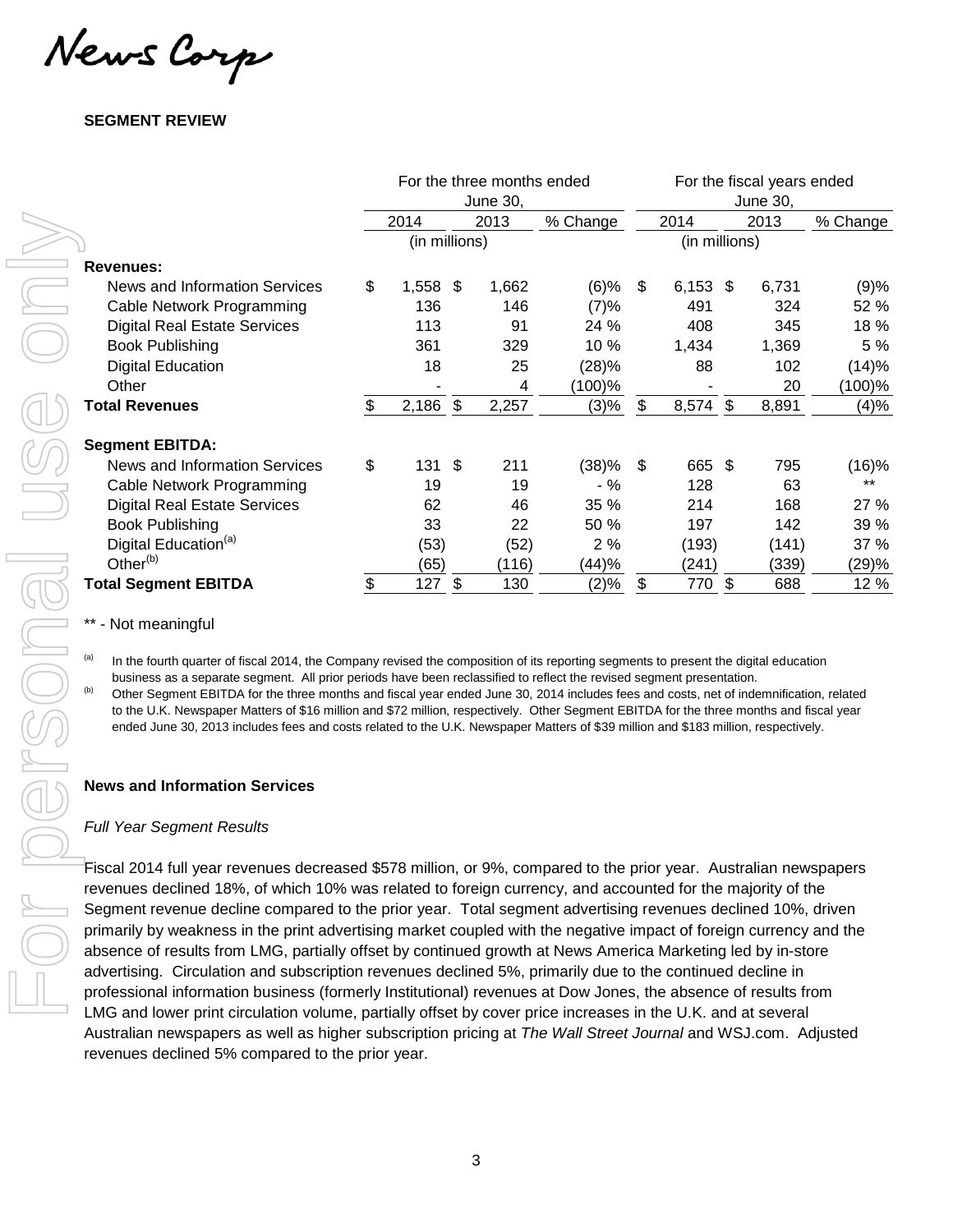News Corp

Full year Segment EBITDA decreased \$130 million, or 16%, as compared to the prior year. Results were impacted by continued revenue weakness in the Australian market and Dow Jones' professional information business, coupled with the sale of LMG, incremental dual rent and other facility costs related to the relocation of the Company's London operations of \$21 million, which are primarily non-cash, and higher marketing expenses at News UK. The declines were partially offset by the growth in News America Marketing's in-store advertising revenues. Adjusted Segment EBITDA decreased 13% compared to the prior year.

## *Fourth Quarter Segment Results*

Revenues for the fourth quarter of fiscal 2014 decreased \$104 million, or 6%, compared to the prior year, which was driven by a 9% decline in advertising revenues and a 4% decline in circulation revenues. Adjusted revenues declined 5% compared to the prior year. Segment EBITDA decreased \$80 million in the quarter, or 38%, as compared to the prior year. The decline was driven by \$11 million of dual rent and other facility costs, as noted above, combined with higher marketing expenses and severance costs at News UK. Adjusted Segment EBITDA decreased 34% compared to the prior year.

## **Cable Network Programming**

## *Full Year Segment Results*

Fiscal 2014 full year revenues were \$491 million and Segment EBITDA was \$128 million. The increases relative to the prior year primarily reflect the consolidation of FOX SPORTS Australia in November 2012.

On a stand-alone basis, revenues declined 5% versus the prior year revenues of \$516 million, as the gains from higher affiliate pricing, increased digital platform subscribers and advertising growth were more than offset by adverse foreign currency fluctuations. Full year Segment EBITDA decreased 2% compared to the prior year stand-alone Segment EBITDA of \$130 million (consisting of operating income of \$101 million and depreciation and amortization of \$29 million), primarily driven by higher expenses associated with the National Rugby League rights contract and adverse foreign currency fluctuations, partially offset by the absence of domestic cricket rights costs. listing of the product Segment EBITDA decreased \$4% compared to the prior year.<br>
From the decrease for the fourth quarter of fiscal 2014 decreased \$104 million, or 6%, compared to the prior year.<br>
Revenues for 50 function

Adjusted revenues and Adjusted Segment EBITDA for the full year increased 2% and 32%, respectively, compared to the prior year.

## *Fourth Quarter Segment Results*

In the fourth quarter of fiscal 2014, revenues decreased \$10 million, or 7%, compared to the prior year. Segment EBITDA in the quarter was flat compared to the prior year. Adjusted revenues decreased 2% and Adjusted Segment EBITDA increased 11%, compared to the prior year.

## **Digital Real Estate Services**

## *Full Year Segment Results*

Fiscal 2014 revenues increased \$63 million, or 18%, compared to the prior year, primarily reflecting increased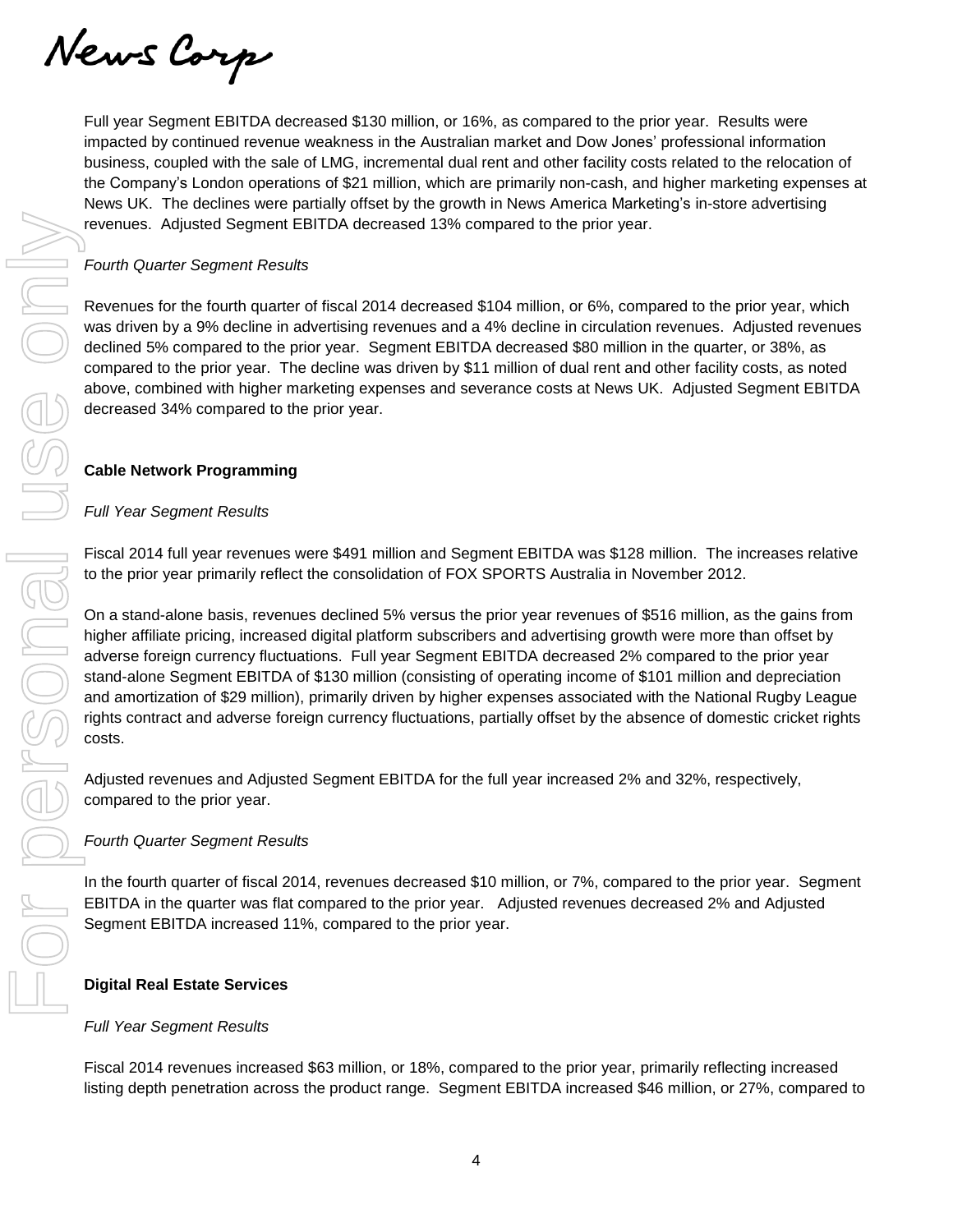News Corp

the prior year primarily due to the increased revenues as noted above. Adjusted revenues and Adjusted Segment EBITDA increased 31% and 41%, respectively, compared to the prior year.

### *Fourth Quarter Segment Results*

Revenues in the quarter increased \$22 million, or 24%, and Segment EBITDA in the quarter increased \$16 million, or 35%, compared to the prior year. Adjusted revenues and Adjusted Segment EBITDA increased 33% and 41%, respectively, compared to the prior year.

## **Book Publishing**

#### *Full Year Segment Results*

Full year revenues increased \$65 million, or 5%, compared to the prior year driven by the success of the *Divergent* series by Veronica Roth which sold more than 19 million net units throughout the year, as well as *The First Phone Call From Heaven* by Mitch Albom and *The Pioneer Woman Cooks: A Year of the Holidays* by Ree Drummond, partially offset by the impact of the divestiture of the Women of Faith live events business. E-book revenues improved by 35% versus the prior year and represented 22% of consumer revenues, up from 17% in the prior year. Segment EBITDA increased \$55 million, or 39%, from the prior year, benefiting from the higher contribution to profits from e-books and ongoing operational efficiencies coupled with higher revenues, partially offset by dual rent and other facility costs. Adjusted revenues increased 6% and Adjusted Segment EBITDA increased 38%, compared to the prior year.

#### *Fourth Quarter Segment Results*

Revenues in the quarter increased \$32 million, or 10%, compared to the prior year driven by the continued popularity of the *Divergent* series. E-book revenues increased 23% versus the prior year period and represented 22% of consumer revenues, up from 19% in the prior year. Segment EBITDA increased \$11 million, or 50%, from the prior year. Adjusted revenues increased 9% and Adjusted Segment EBITDA increased 43%, compared to the prior year.

## **Digital Education**

#### *Full Year Segment Results*

Revenues for the full year decreased \$14 million, or 14%, compared to the prior year, primarily due to declines related to lower project-based consulting revenues at Amplify Insight. Segment EBITDA decreased \$52 million, or 37% compared to the prior year primarily due to increased product and curriculum development investment.

#### *Fourth Quarter Segment Results*

Revenues in the quarter decreased \$7 million, or 28%, and Segment EBITDA declined \$1 million, or 2%.

#### **Other**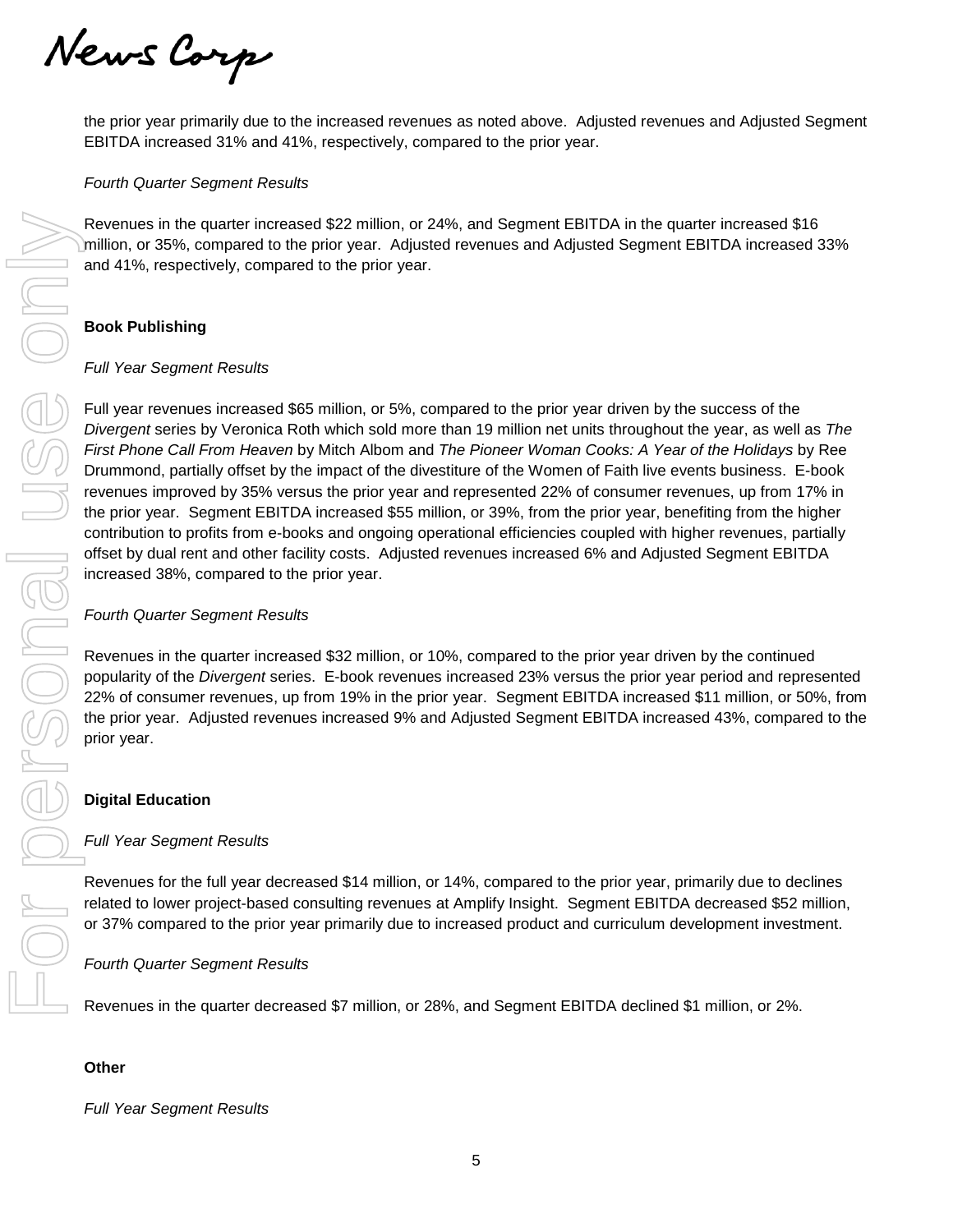News Corp

Full year Segment EBITDA improved by \$98 million, primarily due to decreased fees and costs, net of indemnification, related to the claims and investigations arising from certain conduct at *The News of the World* (the "U.K. Newspaper Matters") of approximately \$111 million and the absence of costs at the non-core Australian digital businesses that were sold in 2013 of approximately \$35 million. The declines were partially offset by higher costs of approximately \$20 million incurred by the corporate Strategy and Creative Group related to the development of new products and services and international rights acquisitions and higher corporate overhead expenses of approximately \$10 million compared to an allocated basis utilized during fiscal 2013.

Prior to the separation, the Company's Statement of Operations included allocations of general corporate expenses for certain support functions that were provided on a centralized basis by 21st Century Fox. For the fiscal year ended June 30, 2014, the Company's Statement of Operations reflects actual corporate overhead costs incurred by the Company as it performed these functions using its own resources or purchased services from either third parties or 21st Century Fox.

In fiscal 2014, News Corp incurred gross fees and costs of \$169 million (\$72 million net of indemnification from 21st Century Fox) related to the U.K. Newspaper Matters. This is comparable to \$183 million incurred in the prior year.

## *Fourth Quarter Segment Results*

Segment EBITDA in the quarter improved by \$51 million, due to decreased fees and costs, net of indemnification, related to the U.K. Newspaper Matters of approximately \$23 million and lower corporate overhead expenses of \$20 million compared to an allocated basis utilized during fiscal 2013, as noted above. In the fourth quarter, News Corp incurred gross fees and costs of \$32 million (\$16 million net of indemnification from 21st Century Fox) related to the U.K. Newspaper Matters, which is comparable to \$39 million incurred in the prior year.

## **REVIEW OF EQUITY EARNINGS (LOSSES) OF AFFILIATES' RESULTS**

Full year equity earnings from affiliates were \$90 million compared to \$100 million in the prior year. The lower contribution primarily reflects the absence of the Company's 44% stake in SKY Network Television Ltd. which was sold in March 2013 and the consolidation of FOX SPORTS Australia in November 2012. Partially offsetting this decline was a higher contribution from Foxtel, mainly due to the Company's increased ownership to 50% from 25% in November 2012.

Equity earnings from affiliates for the fourth quarter were \$37 million compared to \$19 million in the prior year.

|                                                                                  |          |       |               | For the three months ended |      |          | For the fiscal years ended |      |  |
|----------------------------------------------------------------------------------|----------|-------|---------------|----------------------------|------|----------|----------------------------|------|--|
|                                                                                  | June 30, |       |               |                            |      | June 30, |                            |      |  |
|                                                                                  | 2014     |       |               | 2013                       | 2014 |          |                            | 2013 |  |
|                                                                                  |          |       | (in millions) |                            |      |          | (in millions)              |      |  |
| Foxtel <sup>(a)</sup>                                                            | \$       | 37 \$ |               | $36 \quad$                 |      | 90       | - \$                       | 66   |  |
| Pay television and cable network programming<br>equity affiliates <sup>(b)</sup> |          |       |               |                            |      |          |                            | 51   |  |
| Other equity affiliates, net                                                     |          |       |               | (16)                       |      |          |                            | (17) |  |
| Total equity earnings of affiliates                                              |          | 37    |               | 19                         |      | 90       |                            | 100  |  |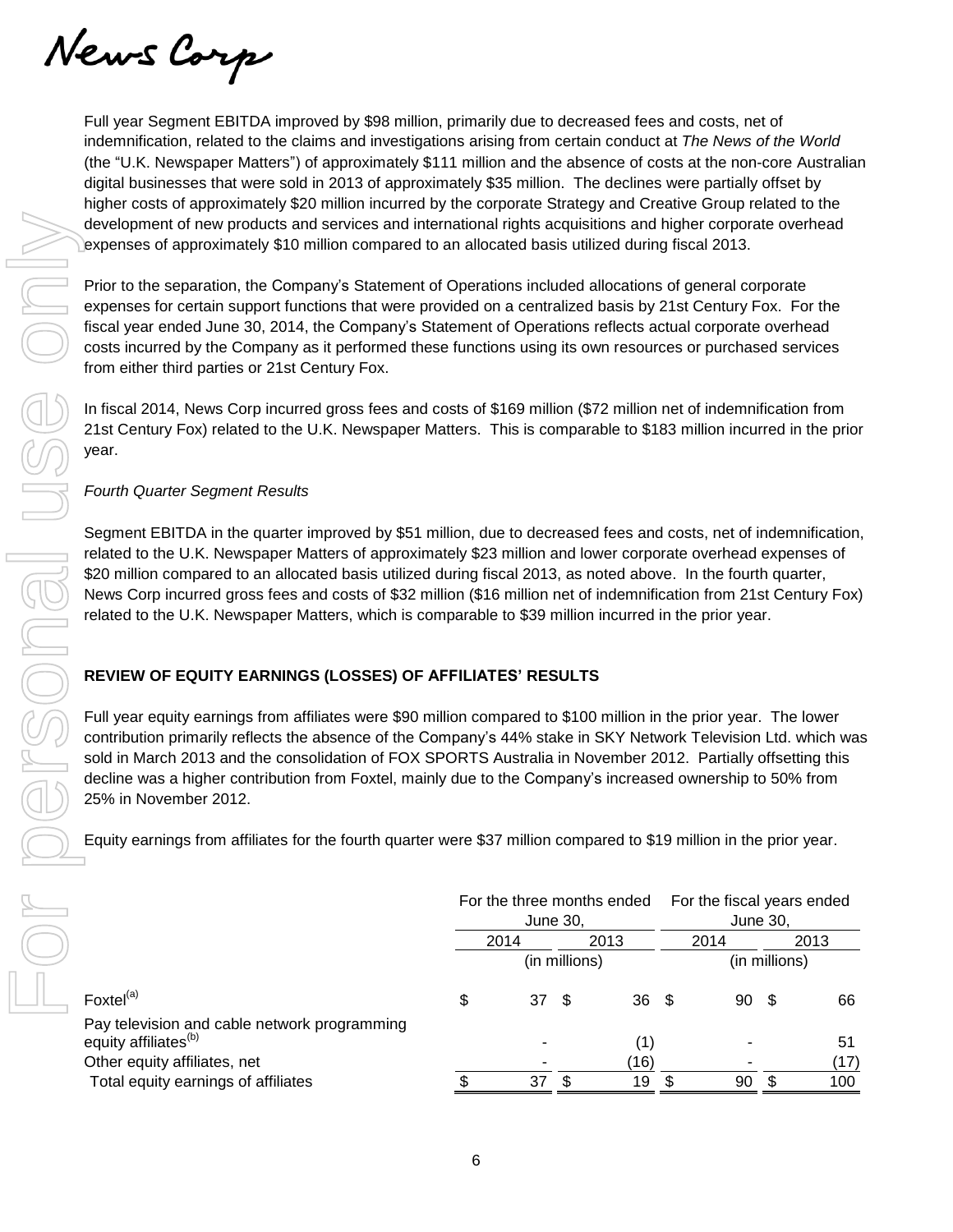News Corp

- $\frac{1}{10}$  The Company owned 25% of Foxtel through November 2012. In November 2012, the Company increased its ownership in Foxtel to 50% as a result of the CMH acquisition. The Company amortized \$16 million and \$62 million related to excess cost over the Company's proportionate share of its investment's underlying net assets allocated to finite-lived intangible assets during the three months and fiscal year ended June 30, 2014, respectively, and \$17 million and \$43 million in the corresponding periods of fiscal 2013, respectively. Such amortization is reflected in Equity earnings of affiliates in the Statements of Operations.
- Includes equity earnings of FOX SPORTS Australia and SKY Network Television Ltd. The Company acquired the remaining interest in FOX SPORTS Australia in November 2012 as a result of the CMH acquisition and sold its investment in SKY Network Television Ltd. in March 2013. The results of FOX SPORTS Australia have been included within the Cable Network Programming segment in the Company's consolidated results of operations since November 2012.

On a U.S. GAAP basis, full year Foxtel revenues decreased \$287 million to \$2,897 million from \$3,184 million due to foreign currency fluctuations. In local currency, revenues were 2% higher in the current year as a result of growth in subscriber revenues. Foxtel EBITDA decreased \$29 million to \$903 million from \$932 million due to adverse foreign currency fluctuations. In local currency, Foxtel EBITDA was 8% higher primarily due to increased revenues and lower costs as compared to the prior year. Total closing subscribers were approximately 2.6 million as of June 30, 2014, a 6% increase compared to the prior year period driven by an increase in digital platform subscribers. Cable and satellite churn improved to 12.5% from 14.2% in the prior year. Broadcast residential ARPU was A\$96, a 1% improvement compared to the prior year.

Foxtel operating income for the year ended June 30, 2014 and 2013 after depreciation and amortization of \$349 million and \$441 million, respectively, was \$554 million and \$491 million, respectively.

## **FREE CASH FLOW AVAILABLE TO NEWS CORPORATION**

Free cash flow available to News Corporation is a non-GAAP financial measure defined as net cash provided by operating activities, less capital expenditures, and REA Group Limited ("REA Group") free cash flow, plus cash dividends received from REA Group.

The Company considers free cash flow available to News Corporation to provide useful information to management and investors about the amount of cash generated by the business after capital expenditures, which can then be used for strategic opportunities including, among others, investing in the Company's business, strategic acquisitions, strengthening the Company's balance sheet, dividend payouts and repurchasing stock. A limitation of free cash flow available to News Corporation is that it does not represent the total increase or decrease in the cash balance for the period. Management compensates for the limitation of free cash flow available to News Corporation by also relying on the net change in cash and cash equivalents as presented in the Company's consolidated statements of cash flows prepared in accordance with GAAP which incorporates all cash movements during the period.

The following table presents a reconciliation of net cash provided by operating activities to free cash flow available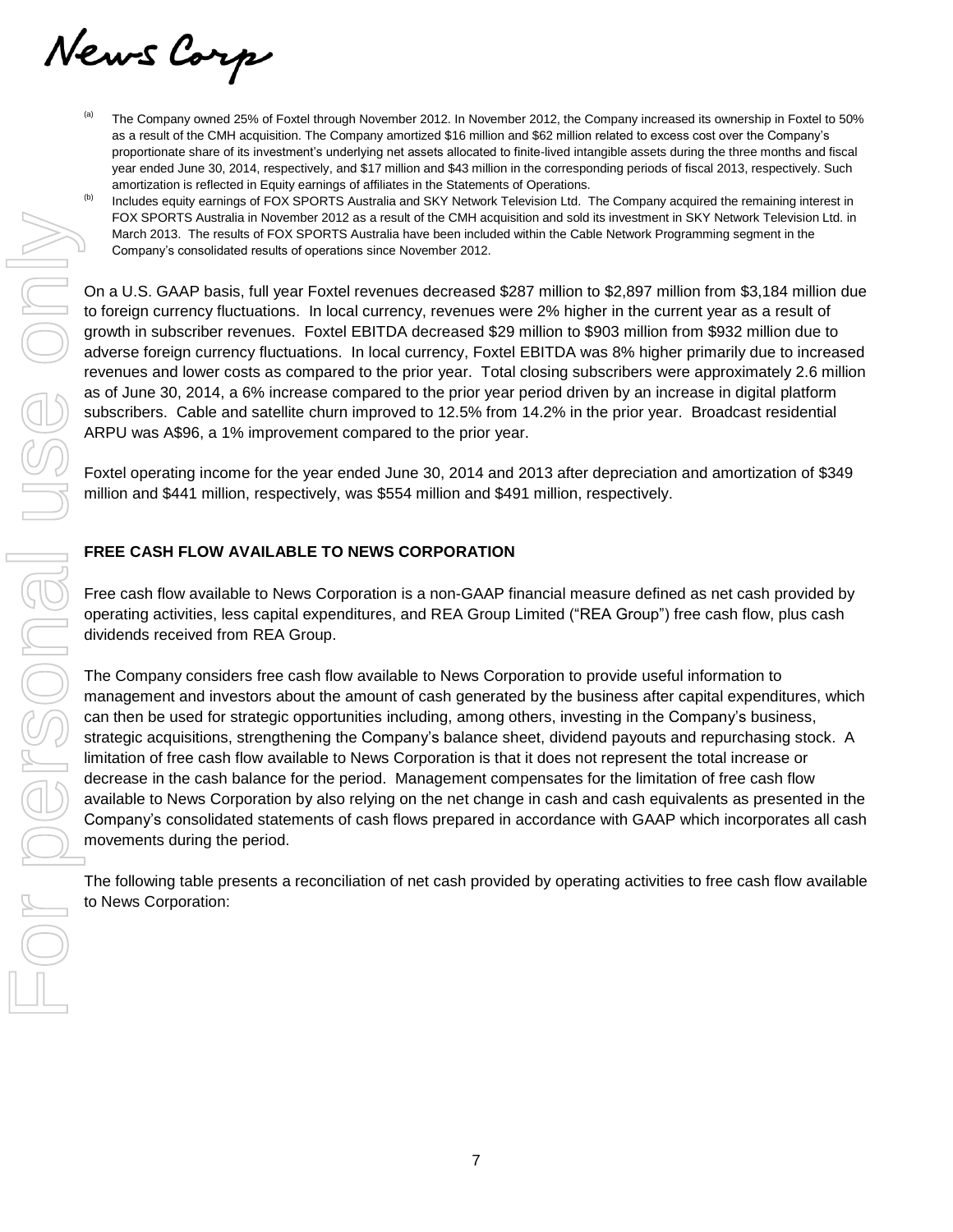News Corp

|                                              | For the fiscal years ended<br>June 30. |  |       |  |  |  |  |
|----------------------------------------------|----------------------------------------|--|-------|--|--|--|--|
|                                              | 2014                                   |  | 2013  |  |  |  |  |
|                                              | (in millions)                          |  |       |  |  |  |  |
| Net cash provided by operating activities    | \$<br>854 \$                           |  | 501   |  |  |  |  |
| Less: Capital expenditures                   | (379)                                  |  | (332) |  |  |  |  |
|                                              | 475                                    |  | 169   |  |  |  |  |
| Less: REA Group free cash flow               | (145)                                  |  | (127) |  |  |  |  |
| Plus: Cash dividends received from REA Group | 35                                     |  | 30    |  |  |  |  |
| Free cash flow available to News Corporation | 365 \$                                 |  | 72    |  |  |  |  |

Free cash flow available to News Corporation in the fiscal year ended June 30, 2014 improved by \$293 million to \$365 million from \$72 million in the prior year. This improvement was primarily driven by the increase in Cable Network Programming Segment EBITDA resulting from the consolidation of FOX SPORTS Australia of \$65 million, lower restructuring payments of \$174 million, lower payments for fees and costs related to the U.K. Newspaper Matters of \$108 million and lower pension contributions of \$81 million. The improvement was partially offset by lower cash distributions of \$67 million primarily from the absence of cash distributions from SKY Network Television Ltd. as the Company sold the investment in March 2013.

## **SUBSEQUENT EVENTS**

In August 2014, the Company completed its acquisition of Harlequin Enterprises Limited ("Harlequin") from Torstar Corporation for a purchase price of C\$455 million (approximately US\$420 million), subject to certain adjustments. Harlequin is a leading publisher of women's fiction, and this acquisition extends HarperCollins' global platform, particularly in Europe and Asia Pacific. Harlequin will operate as a division of HarperCollins Publishers, and its results will be included within the Book Publishing segment.

In July 2014, REA purchased 31,283,140 shares, or 17.22%, of iProperty Group Limited (ASX: IPP) from SeLoger.com SA, for a total cash consideration of AUD \$106 million (US\$100 million). iProperty Group has online property advertising operations in Malaysia, Indonesia, Hong Kong, Macau and Singapore, as well as investments in India and the Philippines.

## **COMPARISON OF ADJUSTED INFORMATION TO U.S. GAAP INFORMATION**

Adjusted revenues, Adjusted Total Segment EBITDA, Total Segment EBITDA, Adjusted net income available to News Corporation stockholders, Adjusted EPS and Free cash flow available to News Corporation are non-GAAP financial measures contained in this earnings release. This information is provided in order to allow investors to make meaningful comparisons of the Company's operating performance between periods and to view the Company's business from the same perspective as Company management. These non-GAAP measures may be different than similar measures used by other companies and should be considered in addition to, not as a substitute for, measures of financial performance calculated in accordance with GAAP. Reconciliations for the differences between non-GAAP measures used in this earnings release and comparable financial measures calculated in accordance with U.S. GAAP are included in Notes 1, 2 and 3 and the reconciliation of Net cash Net cash provided by operating activities  $\frac{5}{4}$  ESA  $\frac{(379)}{475}$ <br>
Leas. Capital expeditions received from REA Group<br>
Free cash flow available to News Corporation<br>
Free cash flow available to News Corporation<br>
Free c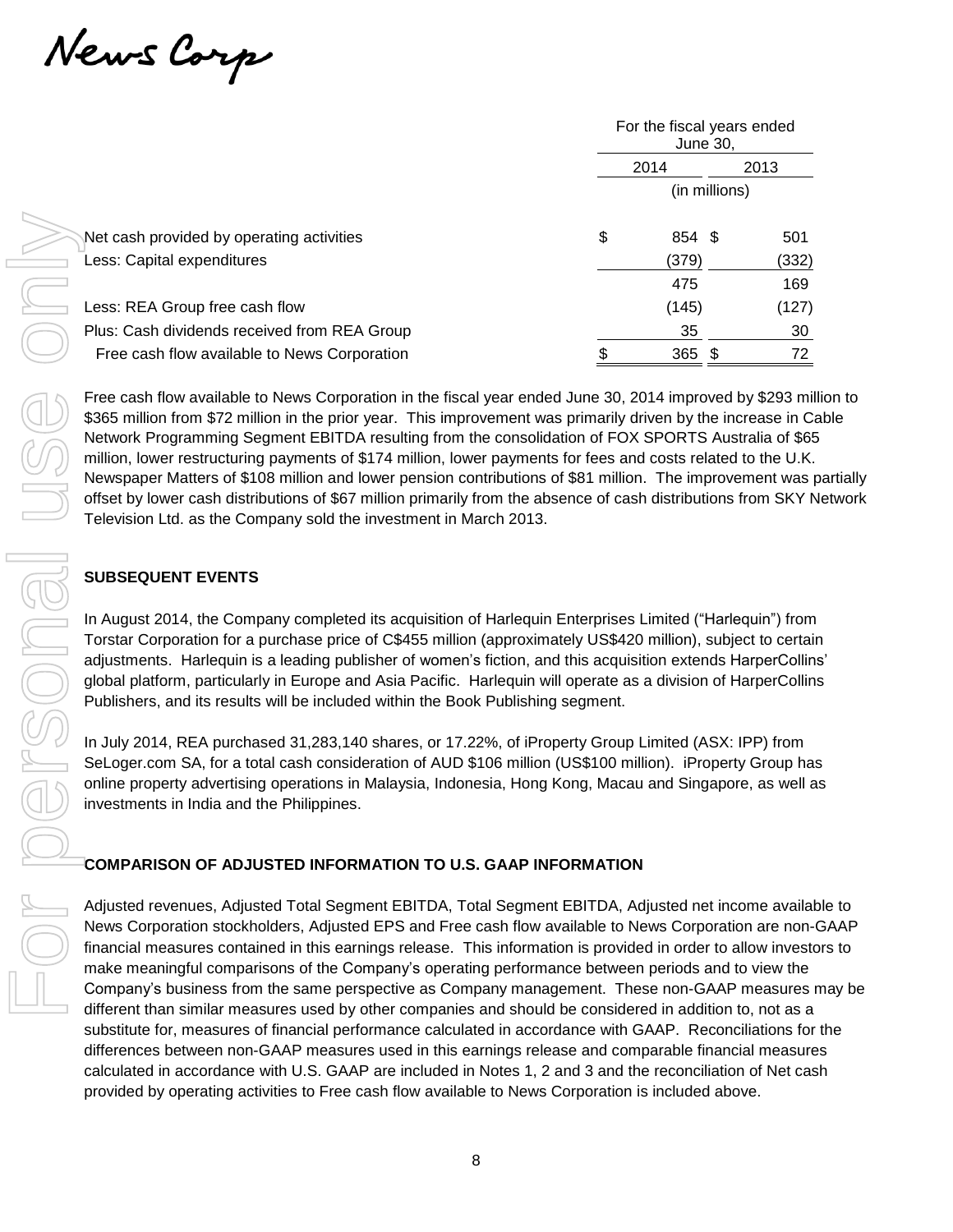News Corp

### **Conference call**

News Corporation's earnings conference call can be heard live at 5:30pm Eastern Time on August 7, 2014. To listen to the call, please visit [http://investors.newscorp.com.](http://investors.newscorp.com/)

### *Cautionary Statement Concerning Forward-Looking Statements*

*This document contains certain "forward-looking statements" within the meaning of the Private Securities Litigation Reform Act of 1995. These statements are based on management's views and assumptions regarding future events and business performance as of the time the statements are made. Actual results may differ materially from these expectations due to changes in global economic, business, competitive market and regulatory factors. More detailed information about these and other factors that could affect future results is contained in our filings with the Securities and Exchange Commission. The "forward-looking statements" included* in this document are made only as of the date of this document and we do not have any obligation to publicly *update any "forward-looking statements" to reflect subsequent events or circumstances, except as required by law.*

### **About News Corporation**

News Corporation (NASDAQ: NWS, NWSA; ASX: NWS, NWSLV) is a global, diversified media and information services company focused on creating and distributing authoritative and engaging content to consumers throughout the world. The company comprises businesses across a range of media, including: news and information services, cable network programming in Australia, digital real estate services, book publishing, digital education, and pay-TV distribution in Australia. Headquartered in New York, the activities of News Corporation are conducted primarily in the United States, Australia, and the United Kingdom. More information is available at: [www.newscorp.com.](http://www.newscorp.com/)

#### **Contacts:**

Michael Florin Investor Relations 212-416-3363 mflorin@newscorp.com

Jim Kennedy Corporate Communications 212-416-4064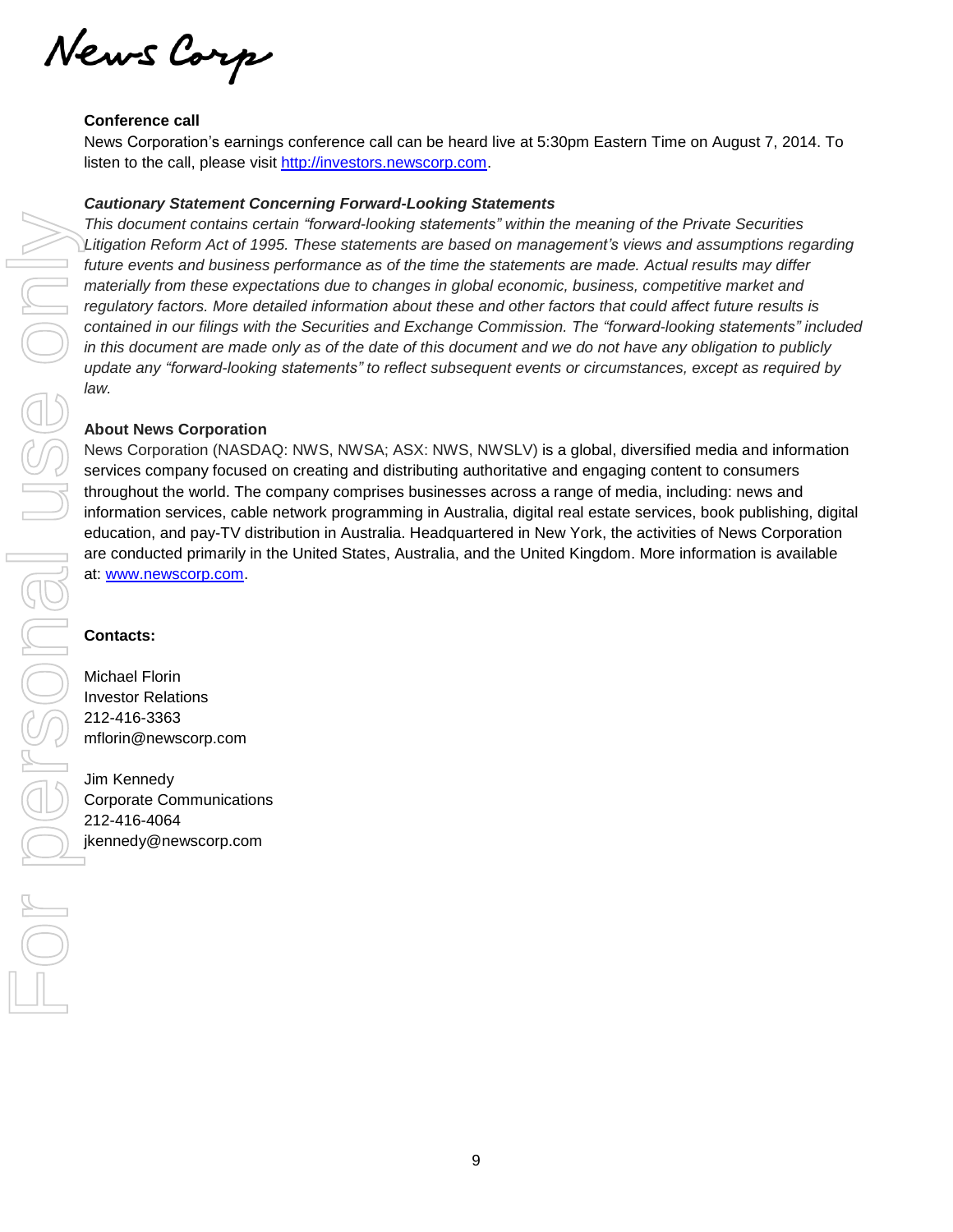News Carp

## **NEWS CORPORATION**

## **CONSOLIDATED STATEMENTS OF OPERATIONS (Unaudited; in millions, except share and per share amounts)**

|                                                                                                                                          | For the three months  |       |               |             |                            |          |
|------------------------------------------------------------------------------------------------------------------------------------------|-----------------------|-------|---------------|-------------|----------------------------|----------|
|                                                                                                                                          |                       | ended |               |             | For the fiscal years ended |          |
|                                                                                                                                          | <b>June 30,</b>       |       |               |             | <b>June 30,</b>            |          |
|                                                                                                                                          | 2014                  |       | 2013          | 2014        |                            | 2013     |
|                                                                                                                                          |                       |       |               |             |                            |          |
| Revenues:                                                                                                                                |                       |       |               |             |                            |          |
| Advertising                                                                                                                              | \$<br>1,029           | \$    | 1,096         | \$<br>4,019 | \$                         | 4,346    |
| <b>Circulation and Subscription</b>                                                                                                      | 683                   |       | 704           | 2,688       |                            | 2,669    |
| Consumer                                                                                                                                 | 344                   |       | 317           | 1,374       |                            | 1,286    |
| Other                                                                                                                                    | 130                   |       | 140           | 493         |                            | 590      |
| <b>Total Revenues</b>                                                                                                                    | 2,186                 |       | 2,257         | 8,574       |                            | 8,891    |
| Operating expenses                                                                                                                       | (1, 311)              |       | (1,380)       | (5, 139)    |                            | (5, 420) |
| Selling, general and administrative                                                                                                      | (748)                 |       | (747)         | (2,665)     |                            | (2,783)  |
| Depreciation and amortization                                                                                                            | (157)                 |       | (150)         | (578)       |                            | (548)    |
| Impairment and restructuring charges                                                                                                     | (21)                  |       | (1,506)       | (94)        |                            | (1,737)  |
| Equity earnings of affiliates                                                                                                            | 37                    |       | 19            | 90          |                            | 100      |
| Interest, net                                                                                                                            | 18                    |       | 23            | 68          |                            | 77       |
| Other, net                                                                                                                               | 20                    |       | 24            | (653)       |                            | 1,593    |
| Income (loss) before income tax benefit                                                                                                  | 24                    |       | (1,460)       | (397)       |                            | 173      |
| Income tax benefit                                                                                                                       | 5                     |       | 347           | 691         |                            | 374      |
| Net income (loss)                                                                                                                        | 29                    |       | (1, 113)      | 294         |                            | 547      |
| Less: Net income attributable to noncontrolling<br>interests                                                                             | (16)                  |       | (11)          | (55)        |                            | (41)     |
| Net income (loss) attributable to News Corporation<br>stockholders                                                                       | 13                    |       | (1, 124)      | 239         |                            | 506      |
| Less: Adjustments to Net income (loss) attributable<br>to News Corporation stockholders - Redeemable<br><b>Preferred Stock Dividends</b> | (1)                   |       |               | (2)         |                            |          |
| Net income (loss) available to News Corporation                                                                                          |                       |       |               |             |                            |          |
| stockholders                                                                                                                             | \$<br>12 <sup>7</sup> | \$    | $(1, 124)$ \$ | 237         | \$                         | 506      |
| Net income (loss) available to News Corporation<br>stockholders per share                                                                |                       |       |               |             |                            |          |
| Basic and diluted                                                                                                                        | \$<br>0.02            | \$    | $(1.94)$ \$   | 0.41        | \$                         | 0.87     |
| Weighted average shares outstanding:                                                                                                     |                       |       |               |             |                            |          |
| <b>Basic</b>                                                                                                                             | 579                   |       | 579           | 579         |                            | 579      |
| <b>Diluted</b>                                                                                                                           | 580                   |       | 579           | 580         |                            | 579      |
|                                                                                                                                          |                       |       |               |             |                            |          |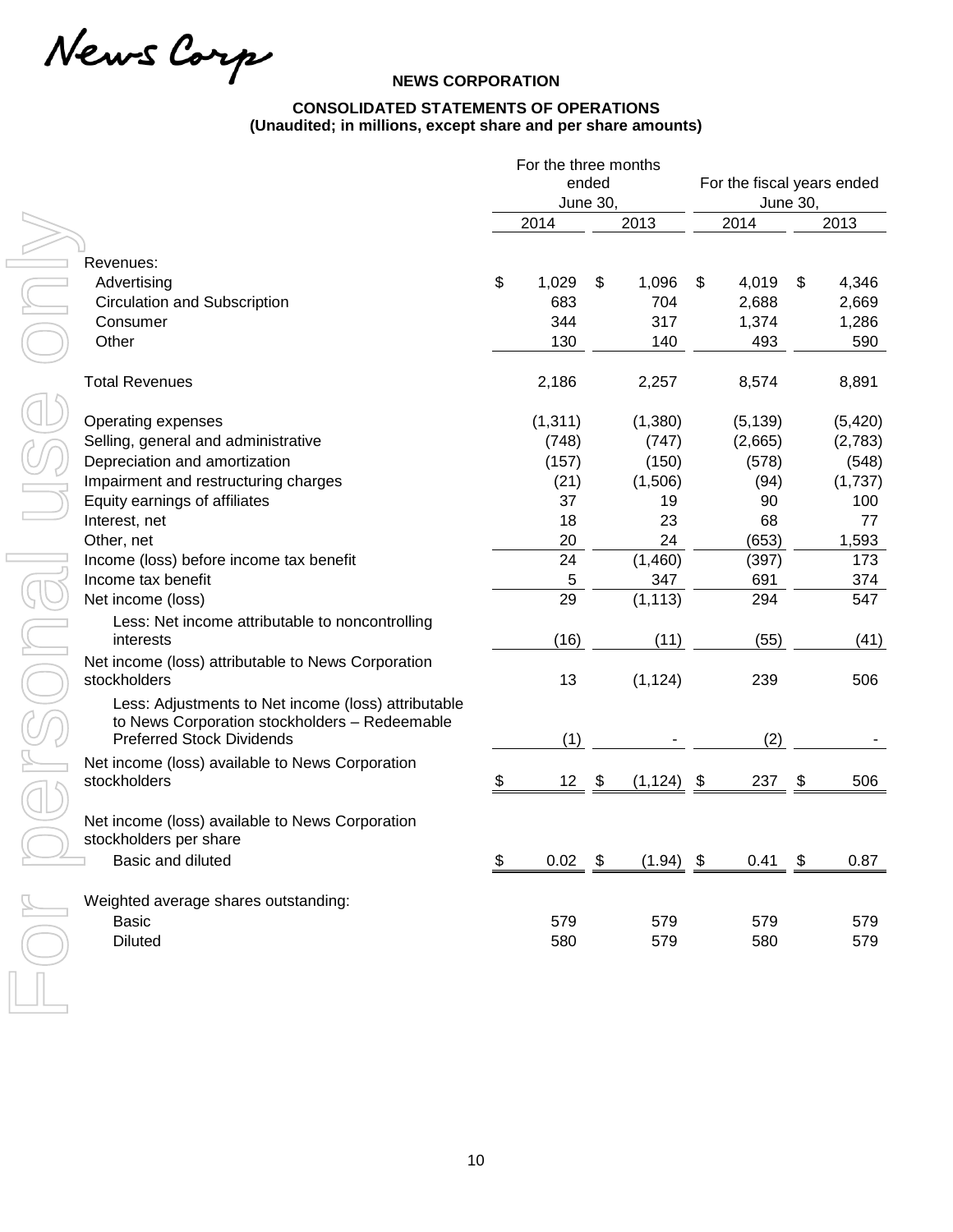News Carp

# **NEWS CORPORATION CONSOLIDATED BALANCE SHEETS (Unaudited; in millions)**

|                                             | As of June 30,<br>2014 | As of June 30,<br>2013 |  |  |
|---------------------------------------------|------------------------|------------------------|--|--|
| <b>ASSETS</b>                               |                        |                        |  |  |
| Current assets:                             |                        |                        |  |  |
| Cash and cash equivalents                   | \$<br>$3,145$ \$       | 2,381                  |  |  |
| Amounts due from 21st Century Fox           | 66                     | 247                    |  |  |
| Receivables, net                            | 1,388                  | 1,335                  |  |  |
| Other current assets                        | 671                    | 680                    |  |  |
| <b>Total current assets</b>                 | 5,270                  | 4,643                  |  |  |
| Non-current assets:                         |                        |                        |  |  |
| Investments                                 | 2,609                  | 2,499                  |  |  |
| Property, plant and equipment, net          | 3,009                  | 2,992                  |  |  |
| Intangible assets, net                      | 2,137                  | 2,186                  |  |  |
| Goodwill                                    | 2,782                  | 2,725                  |  |  |
| Other non-current assets                    | 682                    | 598                    |  |  |
| <b>Total assets</b>                         | \$<br>16,489 \$        | 15,643                 |  |  |
| <b>LIABILITIES AND EQUITY</b>               |                        |                        |  |  |
| <b>Current liabilities:</b>                 |                        |                        |  |  |
| Accounts payable                            | \$<br>276 \$           | 242                    |  |  |
| Accrued expenses                            | 1,188                  | 1,108                  |  |  |
| Deferred revenue                            | 369                    | 389                    |  |  |
| Other current liabilities                   | 431                    | 432                    |  |  |
| <b>Total current liabilities</b>            | 2,264                  | 2,171                  |  |  |
| Non-current liabilities:                    |                        |                        |  |  |
| Retirement benefit obligations              | 272                    | 345                    |  |  |
| Deferred income taxes                       | 224                    | 152                    |  |  |
| Other non-current liabilities               | 310                    | 279                    |  |  |
| Commitments and contingencies               |                        |                        |  |  |
|                                             |                        |                        |  |  |
| Redeemable preferred stock                  | 20                     | 20                     |  |  |
| Equity:                                     |                        |                        |  |  |
| Class A common stock                        | 4                      | 4                      |  |  |
| Class B common stock                        | $\overline{2}$         | $\boldsymbol{2}$       |  |  |
| Additional paid-in capital                  | 12,390                 | 12,281                 |  |  |
| Retained earnings                           | 237                    |                        |  |  |
| Accumulated other comprehensive income      | 610                    | 271                    |  |  |
| Total News Corporation stockholders' equity | 13,243                 | 12,558                 |  |  |
| Noncontrolling interests                    | 156                    | 118                    |  |  |
| <b>Total equity</b>                         | 13,399                 | 12,676                 |  |  |
| Total liabilities and equity                | 16,489 \$              | 15,643                 |  |  |
|                                             |                        |                        |  |  |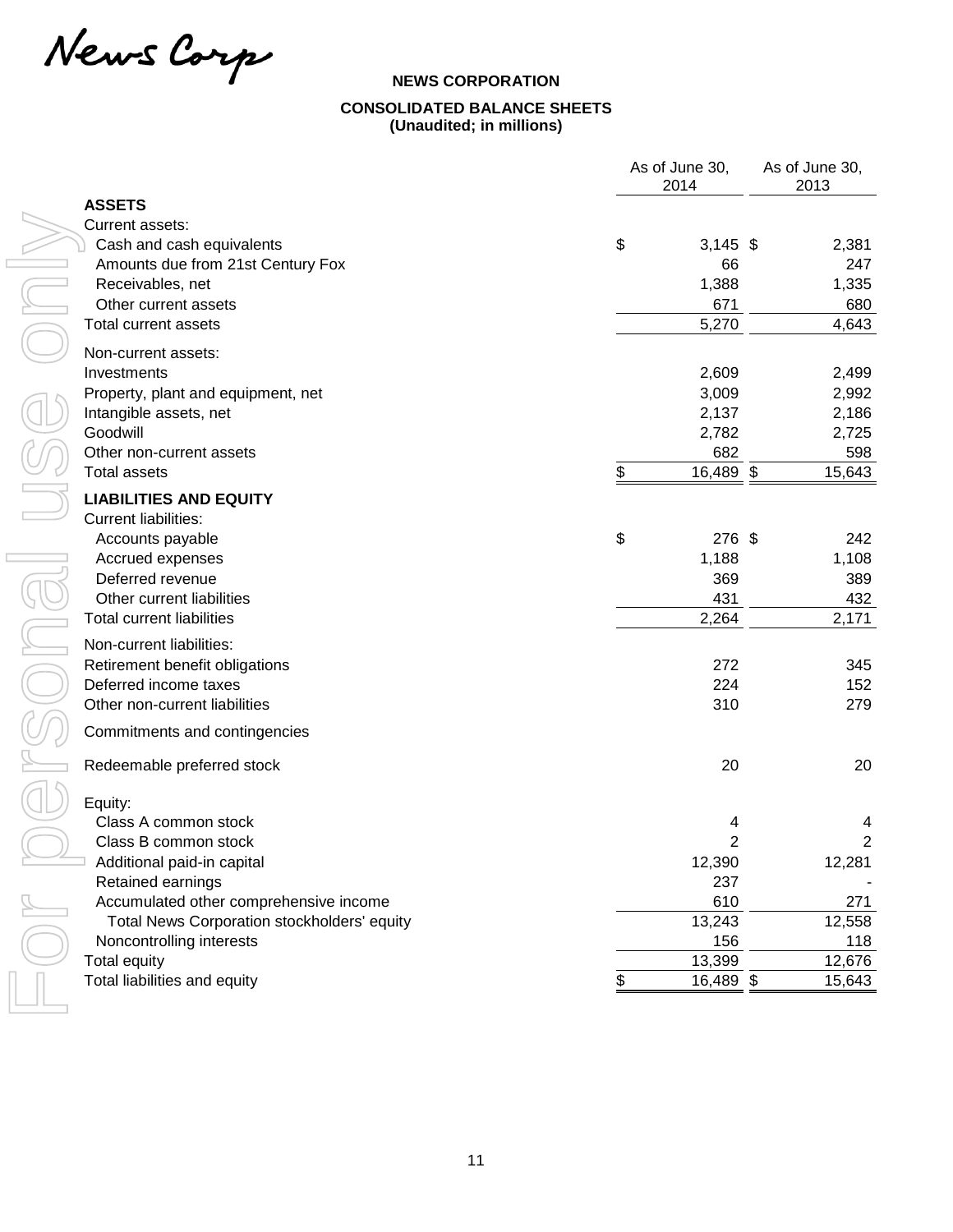News Carp

## **NEWS CORPORATION**

# **CONSOLIDATED STATEMENTS OF CASH FLOWS**

**(Unaudited; in millions)**

|                                                                               |    | For the fiscal years ended |                 |          |
|-------------------------------------------------------------------------------|----|----------------------------|-----------------|----------|
|                                                                               |    | 2014                       | <b>June 30,</b> | 2013     |
|                                                                               |    |                            |                 |          |
| <b>Operating activities:</b>                                                  |    |                            |                 |          |
| Net Income                                                                    | \$ | 294                        | S               | 547      |
| Adjustments to reconcile net income to cash provided by operating activities: |    |                            |                 |          |
| Depreciation and amortization                                                 |    | 578                        |                 | 548      |
| Equity earnings of affiliates                                                 |    | (90)                       |                 | (100)    |
| Cash distributions received from affiliates                                   |    | 153                        |                 | 220      |
| Impairment charges, net of tax                                                |    | 14                         |                 | 1,138    |
| Other, net                                                                    |    | (68)                       |                 | (1,593)  |
| Deferred income taxes and taxes payable                                       |    | 32                         |                 | (153)    |
| Change in operating assets and liabilities, net of acquisitions:              |    |                            |                 |          |
| Receivables and other assets                                                  |    | (105)                      |                 |          |
| Inventories, net                                                              |    | 23                         |                 | (15)     |
| Accounts payable and other liabilities                                        |    | 126                        |                 | 44       |
| Pension and postretirement benefit plans                                      |    | (103)                      |                 | (135)    |
| Net cash provided by operating activities                                     |    | 854                        |                 | 501      |
| <b>Investing activities:</b>                                                  |    |                            |                 |          |
| Capital expenditures                                                          |    | (379)                      |                 | (332)    |
| Acquisitions, net of cash acquired                                            |    | (45)                       |                 | (2, 156) |
| Investments in equity affiliates and other                                    |    | (1)                        |                 | (5)      |
| Other investments                                                             |    | (83)                       |                 | (7)      |
| Proceeds from dispositions                                                    |    | 202                        |                 | 826      |
| Net cash used in investing activities                                         |    | (306)                      |                 | (1,674)  |
| <b>Financing activities:</b>                                                  |    |                            |                 |          |
| Net transfers from 21st Century Fox and affiliates                            |    | 217                        |                 | 2,749    |
| Repayment of borrowings acquired in the CMH acquisition                       |    |                            |                 | (235)    |
| Dividends paid                                                                |    | (24)                       |                 | (20)     |
| Purchase of subsidiary shares from noncontrolling interest                    |    |                            |                 | (8)      |
| Other, net                                                                    |    | (4)                        |                 |          |
| Net cash provided by financing activities                                     |    | 189                        |                 | 2,486    |
| Net increase in cash and cash equivalents                                     |    | 737                        |                 | 1,313    |
| Cash and cash equivalents, beginning of period                                |    | 2,381                      |                 | 1,133    |
| Exchange movement on opening cash balance                                     |    | 27                         |                 | (65)     |
| Cash and cash equivalents, end of period                                      | \$ | 3,145                      | \$              | 2,381    |
|                                                                               |    |                            |                 |          |
|                                                                               |    |                            |                 |          |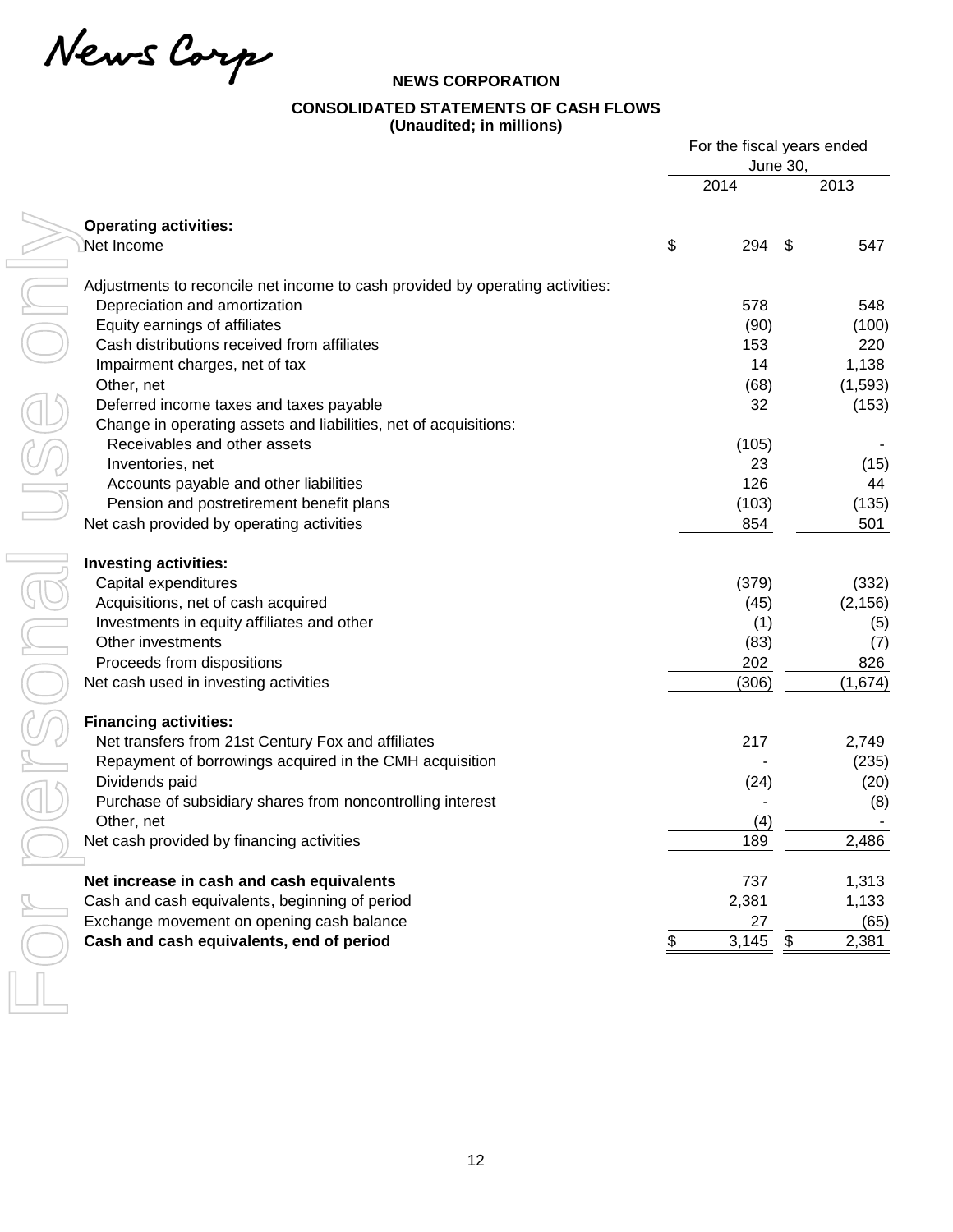News Corp

## **NOTE 1 – ADJUSTED REVENUES, ADJUSTED TOTAL SEGMENT EBITDA AND ADJUSTED SEGMENT EBITDA**

The Company uses revenues, Total Segment EBITDA and Segment EBITDA excluding the impact of acquisitions, divestitures, costs associated with the U.K. Newspaper Matters and foreign currency fluctuations ("Adjusted Revenues, Adjusted Total Segment EBITDA and Adjusted Segment EBITDA") to evaluate the performance of the Company's operations exclusive of certain items that impact the comparability of results from period to period. The calculation of Adjusted Revenues, Adjusted Total Segment EBITDA and Adjusted Segment EBITDA may not be comparable to similarly titled measures reported by other companies, since companies and investors may differ as to what type of events warrant adjustment. Adjusted Revenues, Adjusted Total Segment EBITDA and Adjusted Segment EBITDA are not measures of performance under generally accepted accounting principles and should not be construed as substitutes for amounts determined under GAAP as measures of performance.

| ("Adjusted Revenues, Adjusted Total Segment EBITDA and Adjusted Segment EBITDA") to evaluate the<br>performance of the Company's operations exclusive of certain items that impact the comparability of results from<br>period to period. The calculation of Adjusted Revenues, Adjusted Total Segment EBITDA and Adjusted Segment<br>EBITDA may not be comparable to similarly titled measures reported by other companies, since companies and<br>investors may differ as to what type of events warrant adjustment. Adjusted Revenues, Adjusted Total Segment<br>EBITDA and Adjusted Segment EBITDA are not measures of performance under generally accepted accounting<br>principles and should not be construed as substitutes for amounts determined under GAAP as measures of<br>performance. |    |            |  |               |            |      |                         |          |               |        |  |                  |  |  |
|------------------------------------------------------------------------------------------------------------------------------------------------------------------------------------------------------------------------------------------------------------------------------------------------------------------------------------------------------------------------------------------------------------------------------------------------------------------------------------------------------------------------------------------------------------------------------------------------------------------------------------------------------------------------------------------------------------------------------------------------------------------------------------------------------|----|------------|--|---------------|------------|------|-------------------------|----------|---------------|--------|--|------------------|--|--|
| However, management uses these measures in comparing the Company's historical performance and believes<br>that they provide meaningful and comparable information to investors to assist in their analysis of our<br>performance relative to prior periods and our competitors.                                                                                                                                                                                                                                                                                                                                                                                                                                                                                                                      |    |            |  |               |            |      |                         |          |               |        |  |                  |  |  |
| The following table reconciles reported revenues and reported Total Segment EBITDA to Adjusted Revenues and<br>Adjusted Total Segment EBITDA for the three months and fiscal years ended June 30, 2014 and 2013.                                                                                                                                                                                                                                                                                                                                                                                                                                                                                                                                                                                     |    |            |  |               |            |      |                         |          |               |        |  |                  |  |  |
|                                                                                                                                                                                                                                                                                                                                                                                                                                                                                                                                                                                                                                                                                                                                                                                                      |    |            |  |               |            |      |                         |          |               |        |  |                  |  |  |
| <b>Total Segment EBITDA</b><br>Revenues<br>For the three months ended June 30,<br>For the three months ended June 30,                                                                                                                                                                                                                                                                                                                                                                                                                                                                                                                                                                                                                                                                                |    |            |  |               |            |      |                         |          |               |        |  |                  |  |  |
|                                                                                                                                                                                                                                                                                                                                                                                                                                                                                                                                                                                                                                                                                                                                                                                                      |    |            |  | 2013          |            |      |                         |          | 2013          |        |  |                  |  |  |
|                                                                                                                                                                                                                                                                                                                                                                                                                                                                                                                                                                                                                                                                                                                                                                                                      |    | 2014       |  | (in millions) | Difference |      |                         | 2014     | (in millions) |        |  | Difference       |  |  |
| As reported                                                                                                                                                                                                                                                                                                                                                                                                                                                                                                                                                                                                                                                                                                                                                                                          | \$ | $2,186$ \$ |  | 2,257         | \$         | (71) | $\sqrt[6]{\frac{1}{2}}$ | $127$ \$ |               | 130 \$ |  | (3)              |  |  |
| Impact of acquisitions                                                                                                                                                                                                                                                                                                                                                                                                                                                                                                                                                                                                                                                                                                                                                                               |    | (2)        |  |               |            | (2)  |                         | 1        |               |        |  | 1                |  |  |
| Impact of divestitures                                                                                                                                                                                                                                                                                                                                                                                                                                                                                                                                                                                                                                                                                                                                                                               |    | (3)        |  | (48)          |            | 45   |                         |          |               | (4)    |  | 4                |  |  |
| Impact of foreign currency<br>fluctuations                                                                                                                                                                                                                                                                                                                                                                                                                                                                                                                                                                                                                                                                                                                                                           |    | 5          |  |               |            | 5    |                         | 9        |               |        |  | $\boldsymbol{9}$ |  |  |
| Net impact of U.K. Newspaper<br>Matters                                                                                                                                                                                                                                                                                                                                                                                                                                                                                                                                                                                                                                                                                                                                                              |    |            |  |               |            |      |                         | 16       |               | 39     |  | (23)             |  |  |
| As adjusted                                                                                                                                                                                                                                                                                                                                                                                                                                                                                                                                                                                                                                                                                                                                                                                          | S  | 2,186 \$   |  | $2,209$ \$    |            | (23) | \$                      | 153 \$   |               | 165 \$ |  | (12)             |  |  |
|                                                                                                                                                                                                                                                                                                                                                                                                                                                                                                                                                                                                                                                                                                                                                                                                      |    |            |  |               |            |      |                         |          |               |        |  |                  |  |  |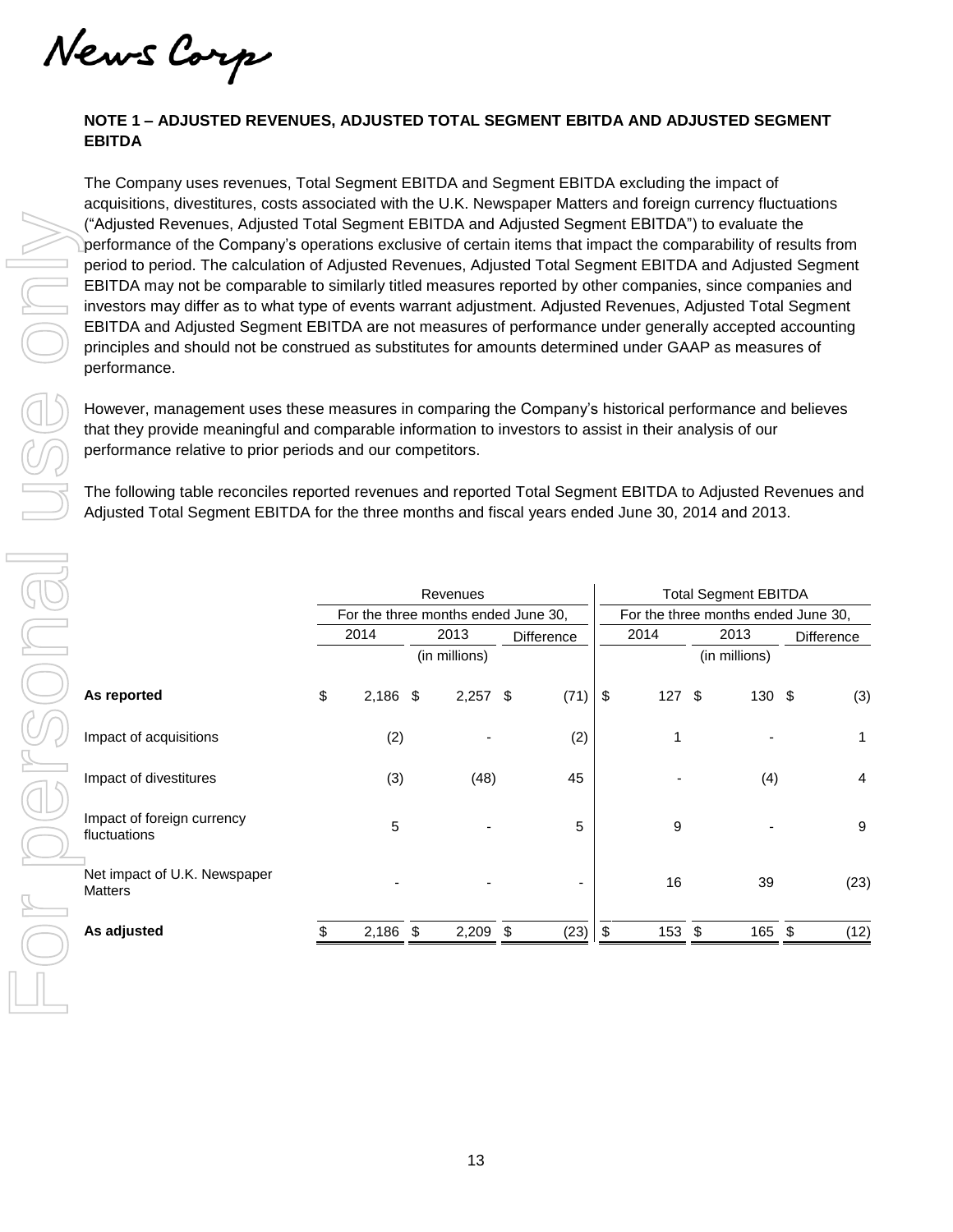News Carp

|                                                                                                                         |                                            | Revenues |                                     |  |               |  |                          | <b>Total Segment EBITDA</b>         |        |      |                   |  |            |  |
|-------------------------------------------------------------------------------------------------------------------------|--------------------------------------------|----------|-------------------------------------|--|---------------|--|--------------------------|-------------------------------------|--------|------|-------------------|--|------------|--|
|                                                                                                                         |                                            |          | For the fiscal years ended June 30, |  |               |  |                          | For the fiscal years ended June 30, |        |      |                   |  |            |  |
|                                                                                                                         |                                            |          | 2014                                |  | 2013          |  | Difference               |                                     | 2014   | 2013 |                   |  | Difference |  |
|                                                                                                                         |                                            |          |                                     |  | (in millions) |  |                          |                                     |        |      | (in millions)     |  |            |  |
|                                                                                                                         | As reported                                | \$       | 8,574 \$                            |  | 8,891 \$      |  | (317)                    | $\,$                                | 770 \$ |      | 688 \$            |  | 82         |  |
|                                                                                                                         | Impact of acquisitions                     |          | (198)                               |  |               |  | (198)                    |                                     | (53)   |      |                   |  | (53)       |  |
|                                                                                                                         | Impact of divestitures                     |          | (46)                                |  | (219)         |  | 173                      |                                     | (4)    |      | (21)              |  | 17         |  |
|                                                                                                                         | Impact of foreign currency<br>fluctuations |          | 231                                 |  |               |  | 231                      |                                     | 47     |      |                   |  | 47         |  |
|                                                                                                                         | Net impact of U.K. Newspaper<br>Matters    |          |                                     |  |               |  | $\overline{\phantom{a}}$ |                                     | $72\,$ |      | 183               |  | (111)      |  |
|                                                                                                                         | As adjusted                                | $\,$     | $8,561$ \$                          |  | 8,672 \$      |  | (111)                    | $\,$                                | 832 \$ |      | $850 \frac{1}{9}$ |  | (18)       |  |
|                                                                                                                         |                                            |          |                                     |  |               |  |                          |                                     |        |      |                   |  |            |  |
|                                                                                                                         |                                            |          |                                     |  |               |  |                          |                                     |        |      |                   |  |            |  |
|                                                                                                                         |                                            |          |                                     |  |               |  |                          |                                     |        |      |                   |  |            |  |
|                                                                                                                         |                                            |          |                                     |  |               |  |                          |                                     |        |      |                   |  |            |  |
|                                                                                                                         |                                            |          |                                     |  |               |  |                          |                                     |        |      |                   |  |            |  |
|                                                                                                                         |                                            |          |                                     |  |               |  |                          |                                     |        |      |                   |  |            |  |
|                                                                                                                         |                                            |          |                                     |  |               |  |                          |                                     |        |      |                   |  |            |  |
| マン                                                                                                                      |                                            |          |                                     |  |               |  |                          |                                     |        |      |                   |  |            |  |
|                                                                                                                         |                                            |          |                                     |  |               |  |                          |                                     |        |      |                   |  |            |  |
| $\begin{array}{c} \hline \raisebox{12pt}{\text{\Large\bf D}} \\ \hline \raisebox{12pt}{\text{\Large\bf D}} \end{array}$ |                                            |          |                                     |  |               |  |                          |                                     |        |      |                   |  |            |  |
|                                                                                                                         |                                            |          |                                     |  |               |  |                          |                                     |        |      |                   |  |            |  |
|                                                                                                                         |                                            |          |                                     |  |               |  |                          |                                     |        |      |                   |  |            |  |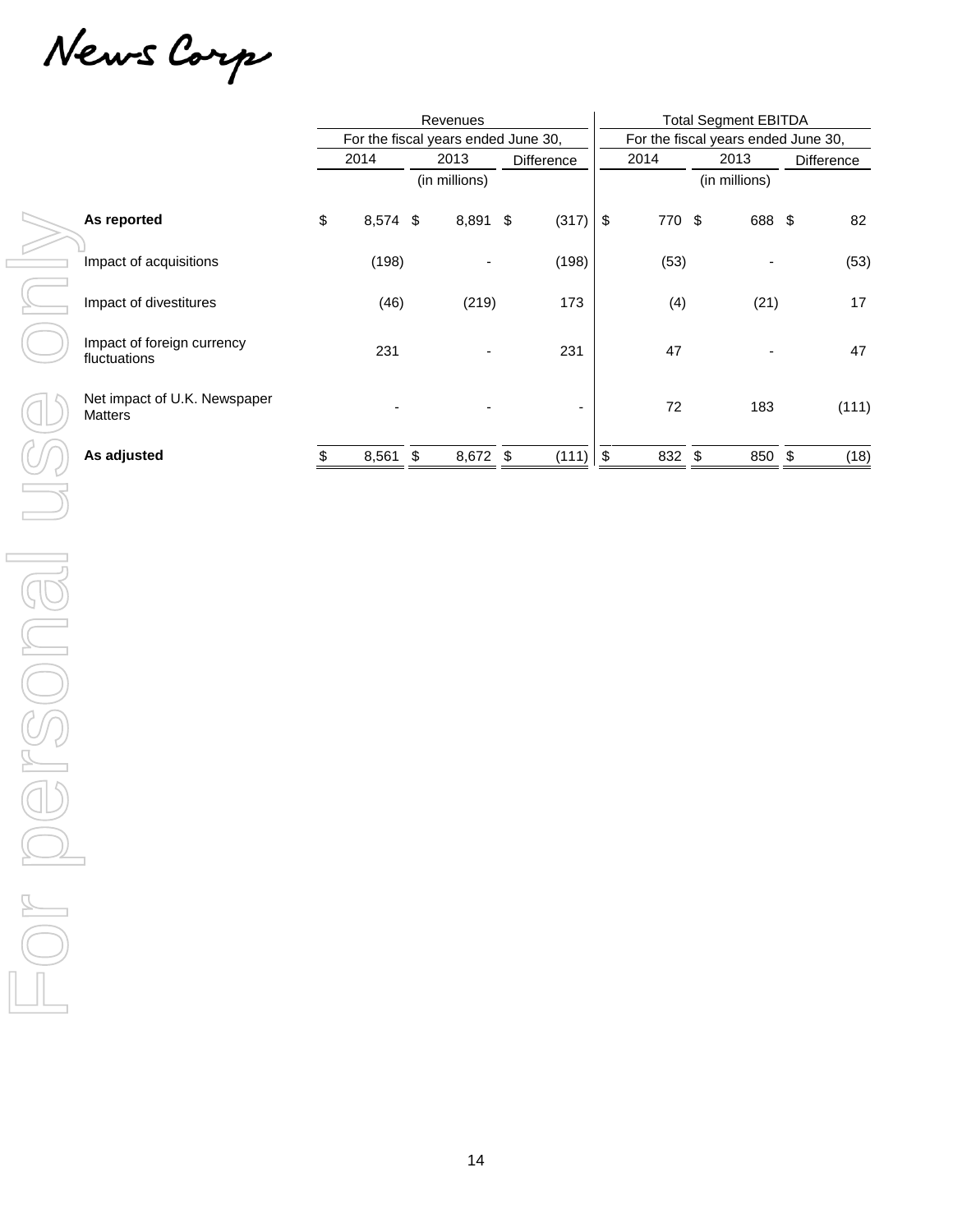News Carp

Adjusted Revenues and Adjusted Segment EBITDA by segment for the three months and fiscal years ended June 30, 2014 and 2013 are as follows:

|                                      | For the three months ended June 30, |       |      |       |                     |  |  |  |  |  |
|--------------------------------------|-------------------------------------|-------|------|-------|---------------------|--|--|--|--|--|
|                                      |                                     | 2014  |      | 2013  | % Change            |  |  |  |  |  |
|                                      |                                     |       |      |       |                     |  |  |  |  |  |
| <b>Adjusted Revenues:</b>            |                                     |       |      |       |                     |  |  |  |  |  |
| News and Information Services        | \$                                  | 1,546 | - \$ | 1.619 | (5) %               |  |  |  |  |  |
| Cable Network Programming            |                                     | 143   |      | 146   | (2)<br>%            |  |  |  |  |  |
| <b>Digital Real Estate Services</b>  |                                     | 121   |      | 91    | 33 %                |  |  |  |  |  |
| <b>Book Publishing</b>               |                                     | 358   |      | 328   | 9<br>$\%$           |  |  |  |  |  |
| <b>Digital Education</b>             |                                     | 18    |      | 25    | (28) %              |  |  |  |  |  |
| Other                                |                                     |       |      |       | $***$               |  |  |  |  |  |
| <b>Adjusted Total Revenues</b>       | \$                                  | 2,186 | \$   | 2,209 | (1) %               |  |  |  |  |  |
|                                      |                                     |       |      |       |                     |  |  |  |  |  |
| <b>Adjusted Segment EBITDA:</b>      |                                     |       |      |       |                     |  |  |  |  |  |
| News and Information Services        | \$                                  | 136   | \$.  | 205   | (34) %              |  |  |  |  |  |
| Cable Network Programming            |                                     | 21    |      | 19    | %<br>11             |  |  |  |  |  |
| <b>Digital Real Estate Services</b>  |                                     | 65    |      | 46    | %<br>41             |  |  |  |  |  |
| <b>Book Publishing</b>               |                                     | 33    |      | 23    | 43<br>%             |  |  |  |  |  |
| <b>Digital Education</b>             |                                     | (53)  |      | (52)  | $\overline{2}$<br>% |  |  |  |  |  |
| Other                                |                                     | (49)  |      | (76)  | (36) %              |  |  |  |  |  |
| <b>Adjusted Total Segment EBITDA</b> | \$                                  | 153   | \$   | 165   | (7) %               |  |  |  |  |  |

\*\* - Not meaningful

|                                      | For the fiscal years ended June 30, |               |     |       |          |  |  |  |  |  |  |  |
|--------------------------------------|-------------------------------------|---------------|-----|-------|----------|--|--|--|--|--|--|--|
|                                      |                                     | 2014          |     | 2013  | % Change |  |  |  |  |  |  |  |
|                                      |                                     | (in millions) |     |       |          |  |  |  |  |  |  |  |
| <b>Adjusted Revenues:</b>            |                                     |               |     |       |          |  |  |  |  |  |  |  |
| News and Information Services        | \$                                  | 6,258         | -\$ | 6,557 | (5) %    |  |  |  |  |  |  |  |
| Cable Network Programming            |                                     | 331           |     | 324   | 2<br>%   |  |  |  |  |  |  |  |
| <b>Digital Real Estate Services</b>  |                                     | 453           |     | 345   | %<br>31  |  |  |  |  |  |  |  |
| <b>Book Publishing</b>               |                                     | 1,431         |     | 1,344 | 6<br>%   |  |  |  |  |  |  |  |
| <b>Digital Education</b>             |                                     | 88            |     | 102   | (14) %   |  |  |  |  |  |  |  |
| Other                                |                                     |               |     |       | $***$    |  |  |  |  |  |  |  |
| <b>Adjusted Total Revenues</b>       | \$                                  | 8,561         | \$  | 8,672 | $(1)$ %  |  |  |  |  |  |  |  |
| <b>Adjusted Segment EBITDA:</b>      |                                     |               |     |       |          |  |  |  |  |  |  |  |
| News and Information Services        | \$                                  | 676           | \$  | 773   | (13) %   |  |  |  |  |  |  |  |
| Cable Network Programming            |                                     | 83            |     | 63    | 32<br>%  |  |  |  |  |  |  |  |
| <b>Digital Real Estate Services</b>  |                                     | 237           |     | 168   | 41<br>%  |  |  |  |  |  |  |  |
| <b>Book Publishing</b>               |                                     | 198           |     | 143   | 38<br>%  |  |  |  |  |  |  |  |
| <b>Digital Education</b>             |                                     | (193)         |     | (141) | 37<br>%  |  |  |  |  |  |  |  |
| Other                                |                                     | (169)         |     | (156) | 8<br>%   |  |  |  |  |  |  |  |
| <b>Adjusted Total Segment EBITDA</b> | \$                                  | 832           | \$  | 850   | (2) %    |  |  |  |  |  |  |  |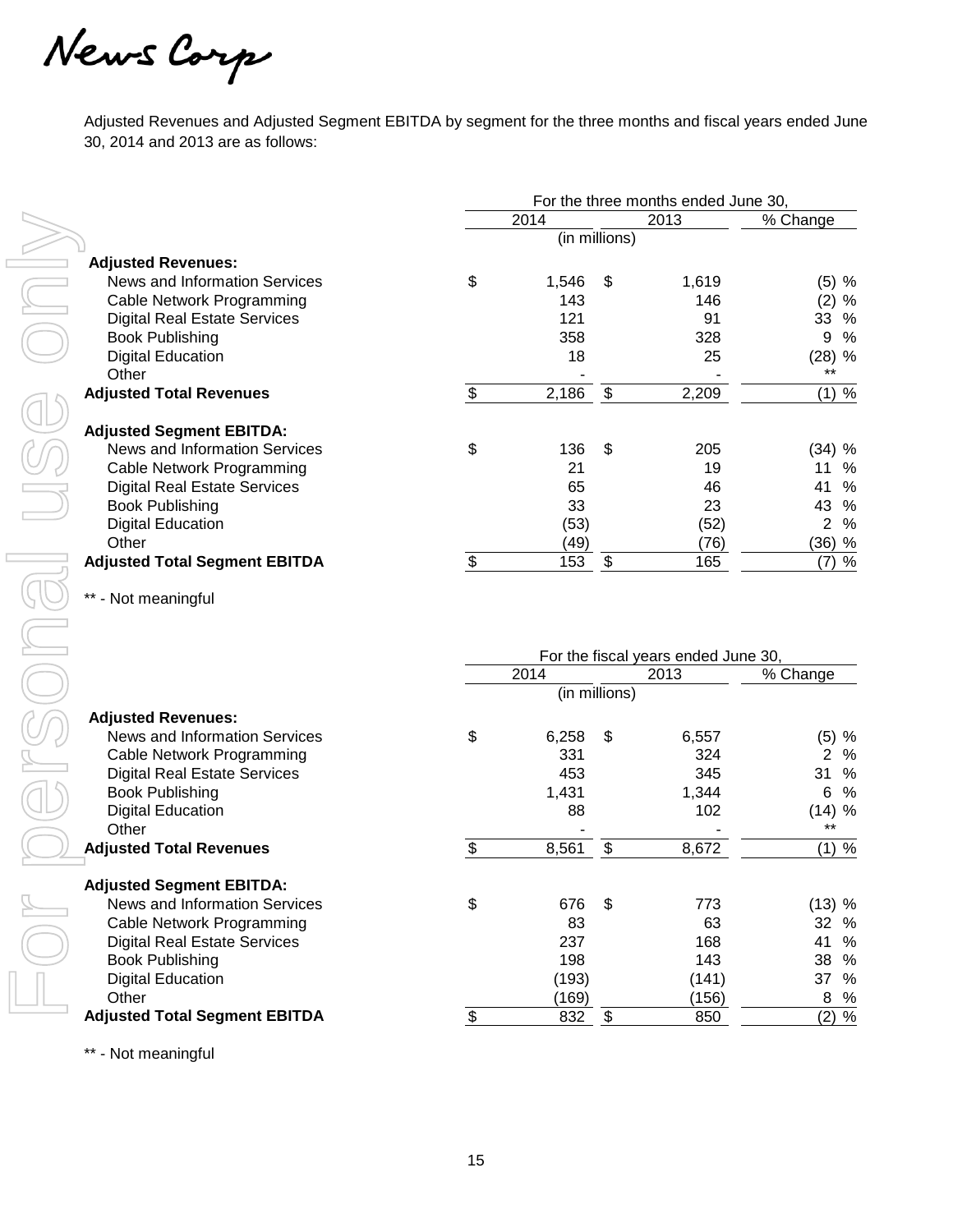News Carp

The following tables reconcile reported revenues and Segment EBITDA by segment to Adjusted Revenues and Adjusted Segment EBITDA by segment for the three months ended June 30, 2014 and 2013.

|                                                                  | For the three months ended June 30, 2014 |                |                              |                           |                           |                                          |                           |                                                         |                           |                                                      |                          |                |
|------------------------------------------------------------------|------------------------------------------|----------------|------------------------------|---------------------------|---------------------------|------------------------------------------|---------------------------|---------------------------------------------------------|---------------------------|------------------------------------------------------|--------------------------|----------------|
|                                                                  |                                          | As<br>Reported |                              | Impact of<br>Acquisitions |                           | Impact of<br><b>Divestitures</b>         |                           | Impact of<br>Foreign<br>Currency<br><b>Fluctuations</b> |                           | Net Impact<br>of U.K.<br>Newspaper<br><b>Matters</b> |                          | As<br>Adjusted |
|                                                                  |                                          |                |                              |                           |                           | (in millions)                            |                           |                                                         |                           |                                                      |                          |                |
| <b>Revenues:</b>                                                 |                                          |                |                              |                           |                           |                                          |                           |                                                         |                           |                                                      |                          |                |
| News and Information Services                                    | \$                                       | 1,558          | \$                           | (2)                       | \$                        | (3)                                      | \$                        | (7)                                                     | \$                        |                                                      | \$                       | 1,546          |
| <b>Cable Network Programming</b>                                 |                                          | 136            |                              |                           |                           |                                          |                           | 7                                                       |                           |                                                      |                          | 143            |
| <b>Digital Real Estate Services</b>                              |                                          | 113            |                              |                           |                           |                                          |                           | 8                                                       |                           |                                                      |                          | 121            |
| <b>Book Publishing</b>                                           |                                          | 361            |                              |                           |                           |                                          |                           | (3)                                                     |                           |                                                      |                          | 358            |
| <b>Digital Education</b>                                         |                                          | 18             |                              |                           |                           |                                          |                           |                                                         |                           |                                                      |                          | 18             |
| Other                                                            |                                          |                |                              |                           |                           |                                          |                           |                                                         |                           |                                                      |                          |                |
| <b>Total Revenues</b>                                            | \$                                       | 2,186          | $\boldsymbol{\hat{\varphi}}$ | (2)                       | $\boldsymbol{\mathsf{S}}$ | (3)                                      | $\boldsymbol{\mathsf{S}}$ | 5                                                       | $\boldsymbol{\$}$         | $\blacksquare$                                       | \$                       | 2,186          |
| <b>Segment EBITDA:</b>                                           |                                          |                |                              |                           |                           |                                          |                           |                                                         |                           |                                                      |                          |                |
| News and Information Services                                    | \$                                       | 131            | \$                           |                           | \$                        |                                          | \$                        | 4                                                       | \$                        |                                                      | \$                       | 136            |
| Cable Network Programming                                        |                                          | 19             |                              |                           |                           |                                          |                           | 2                                                       |                           |                                                      |                          | 21             |
| <b>Digital Real Estate Services</b>                              |                                          | 62             |                              |                           |                           |                                          |                           | 3                                                       |                           |                                                      |                          | 65             |
| <b>Book Publishing</b>                                           |                                          | 33             |                              |                           |                           |                                          |                           |                                                         |                           |                                                      |                          | 33             |
| <b>Digital Education</b>                                         |                                          | (53)           |                              |                           |                           |                                          |                           |                                                         |                           |                                                      |                          | (53)           |
| Other                                                            |                                          | (65)           |                              |                           |                           |                                          |                           |                                                         |                           | 16                                                   |                          | (49)           |
| <b>Total Segment EBITDA</b>                                      | $\boldsymbol{\mathsf{S}}$                | 127            | $\boldsymbol{\mathsf{S}}$    | $\mathbf{1}$              | $\overline{\mathcal{E}}$  |                                          | $\overline{\mathbf{e}}$   | 9                                                       | $\boldsymbol{\mathsf{S}}$ | 16                                                   | $\sqrt[6]{3}$            | 153            |
|                                                                  |                                          |                |                              |                           |                           |                                          |                           |                                                         |                           |                                                      |                          |                |
|                                                                  |                                          |                |                              |                           |                           |                                          |                           |                                                         |                           |                                                      |                          |                |
|                                                                  |                                          |                |                              |                           |                           | For the three months ended June 30, 2013 |                           |                                                         |                           |                                                      |                          |                |
|                                                                  |                                          |                |                              |                           |                           |                                          |                           | Impact of                                               |                           | Net Impact                                           |                          |                |
|                                                                  |                                          |                |                              |                           |                           |                                          |                           | Foreign                                                 |                           | of U.K.                                              |                          |                |
|                                                                  |                                          | As<br>Reported |                              | Impact of<br>Acquisitions |                           | Impact of<br><b>Divestitures</b>         |                           | Currency<br>Fluctuations                                |                           | Newspaper<br><b>Matters</b>                          |                          | As             |
|                                                                  |                                          |                |                              |                           |                           | (in millions)                            |                           |                                                         |                           |                                                      |                          | Adjusted       |
|                                                                  |                                          |                |                              |                           |                           |                                          |                           |                                                         |                           |                                                      |                          |                |
| <b>Revenues:</b>                                                 |                                          |                |                              |                           |                           |                                          |                           |                                                         |                           |                                                      |                          |                |
| News and Information Services                                    | \$                                       | 1,662          | \$                           |                           | \$                        | (43)                                     | \$                        |                                                         | \$                        |                                                      | \$                       | 1,619          |
| Cable Network Programming<br><b>Digital Real Estate Services</b> |                                          | 146<br>91      |                              |                           |                           |                                          |                           |                                                         |                           |                                                      |                          | 146<br>91      |
| <b>Book Publishing</b>                                           |                                          | 329            |                              |                           |                           | (1)                                      |                           |                                                         |                           |                                                      |                          | 328            |
| <b>Digital Education</b>                                         |                                          | 25             |                              |                           |                           |                                          |                           |                                                         |                           |                                                      |                          | 25             |
| Other                                                            |                                          | 4              |                              |                           |                           | (4)                                      |                           |                                                         |                           |                                                      |                          |                |
| <b>Total Revenues</b>                                            | \$                                       | $2,257$ \$     |                              |                           | $\overline{\mathfrak{s}}$ | $\overline{(48)}$ \$                     |                           |                                                         | \$                        |                                                      | $\overline{\mathcal{S}}$ | 2,209          |
|                                                                  |                                          |                |                              |                           |                           |                                          |                           |                                                         |                           |                                                      |                          |                |
| <b>Segment EBITDA:</b>                                           |                                          |                |                              |                           |                           |                                          |                           |                                                         |                           |                                                      |                          |                |
| News and Information Services                                    | \$                                       | 211            | \$                           |                           | \$                        | (6)                                      | \$                        |                                                         |                           |                                                      |                          | 205            |
| Cable Network Programming                                        |                                          | 19             |                              |                           |                           |                                          |                           |                                                         |                           |                                                      |                          | 19             |
| <b>Digital Real Estate Services</b>                              |                                          | 46             |                              |                           |                           |                                          |                           |                                                         |                           |                                                      |                          | 46             |
| <b>Book Publishing</b>                                           |                                          | 22             |                              |                           |                           |                                          |                           |                                                         |                           |                                                      |                          | 23             |
| <b>Digital Education</b>                                         |                                          | (52)           |                              |                           |                           |                                          |                           |                                                         |                           |                                                      |                          | (52)           |
| Other<br><b>Total Segment EBITDA</b>                             |                                          | (116)          |                              |                           |                           |                                          |                           |                                                         |                           | 39                                                   |                          | (76)           |
|                                                                  | \$                                       | 130            | $\sqrt[6]{3}$                |                           | \$                        | (4)                                      | $\sqrt[6]{3}$             |                                                         | \$                        | 39 $$$                                               |                          | 165            |

|                                     |    |                |                           |  | For the three months ended June 30, 2013 |                           |                                                         |    |                                                      |    |                |
|-------------------------------------|----|----------------|---------------------------|--|------------------------------------------|---------------------------|---------------------------------------------------------|----|------------------------------------------------------|----|----------------|
|                                     |    | As<br>Reported | Impact of<br>Acquisitions |  | Impact of<br><b>Divestitures</b>         |                           | Impact of<br>Foreign<br>Currency<br><b>Fluctuations</b> |    | Net Impact<br>of U.K.<br>Newspaper<br><b>Matters</b> |    | As<br>Adjusted |
|                                     |    |                |                           |  |                                          | (in millions)             |                                                         |    |                                                      |    |                |
| Revenues:                           |    |                |                           |  |                                          |                           |                                                         |    |                                                      |    |                |
| News and Information Services       | \$ | 1,662          | \$                        |  | \$<br>(43)                               | - \$                      |                                                         | S  |                                                      | \$ | 1,619          |
| <b>Cable Network Programming</b>    |    | 146            |                           |  |                                          |                           |                                                         |    |                                                      |    | 146            |
| <b>Digital Real Estate Services</b> |    | 91             |                           |  |                                          |                           |                                                         |    |                                                      |    | 91             |
| <b>Book Publishing</b>              |    | 329            |                           |  | (1)                                      |                           |                                                         |    |                                                      |    | 328            |
| <b>Digital Education</b>            |    | 25             |                           |  |                                          |                           |                                                         |    |                                                      |    | 25             |
| Other                               |    | 4              |                           |  | (4)                                      |                           |                                                         |    |                                                      |    |                |
| <b>Total Revenues</b>               | S. | 2,257          | \$                        |  | \$<br>(48)                               | $\boldsymbol{\mathsf{S}}$ | ۰.                                                      | \$ |                                                      | \$ | 2,209          |
| <b>Segment EBITDA:</b>              |    |                |                           |  |                                          |                           |                                                         |    |                                                      |    |                |
| News and Information Services       | \$ | 211            | \$                        |  | \$<br>(6)                                | \$                        |                                                         | \$ |                                                      | \$ | 205            |
| Cable Network Programming           |    | 19             |                           |  |                                          |                           |                                                         |    |                                                      |    | 19             |
| <b>Digital Real Estate Services</b> |    | 46             |                           |  |                                          |                           |                                                         |    |                                                      |    | 46             |
| <b>Book Publishing</b>              |    | 22             |                           |  |                                          |                           |                                                         |    |                                                      |    | 23             |
| <b>Digital Education</b>            |    | (52)           |                           |  |                                          |                           |                                                         |    |                                                      |    | (52)           |
| Other                               |    | (116)          |                           |  |                                          |                           |                                                         |    | 39                                                   |    | (76)           |
| <b>Total Segment EBITDA</b>         |    | 130            | \$                        |  | \$<br>(4)                                | \$                        |                                                         | \$ | 39                                                   | \$ | 165            |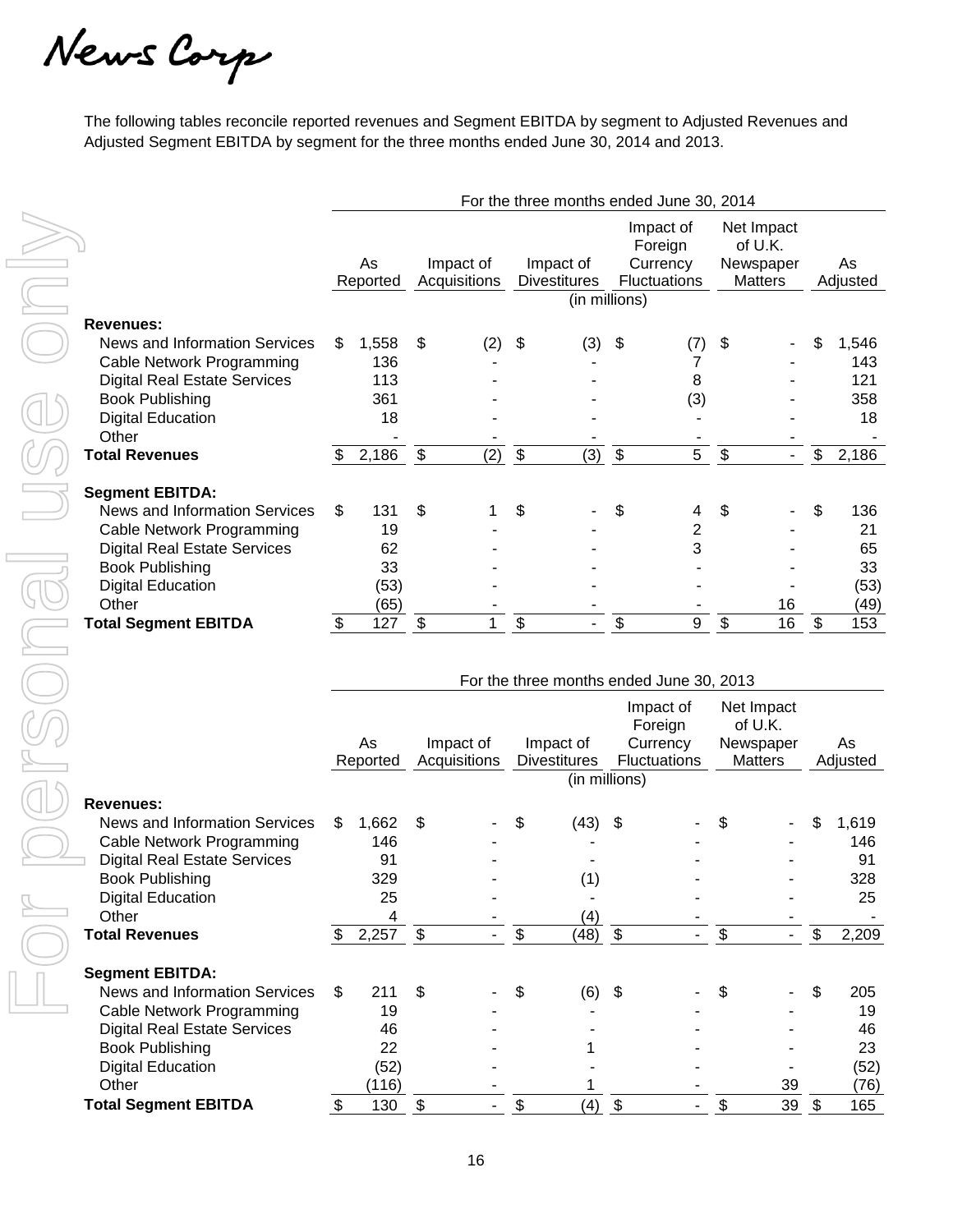News Carp

The following tables reconcile reported revenues and Segment EBITDA by segment to Adjusted Revenues and Adjusted Segment EBITDA by segment for the fiscal years ended June 30, 2014 and 2013.

|                                                               | For the fiscal year ended June 30, 2014 |            |                           |              |                           |                                         |                           |                                  |                           |                                    |                           |              |
|---------------------------------------------------------------|-----------------------------------------|------------|---------------------------|--------------|---------------------------|-----------------------------------------|---------------------------|----------------------------------|---------------------------|------------------------------------|---------------------------|--------------|
|                                                               |                                         | As         |                           | Impact of    |                           | Impact of                               |                           | Impact of<br>Foreign<br>Currency |                           | Net Impact<br>of U.K.<br>Newspaper |                           | As           |
|                                                               |                                         | Reported   |                           | Acquisitions |                           | <b>Divestitures</b>                     |                           | Fluctuations                     |                           | <b>Matters</b>                     |                           | Adjusted     |
|                                                               |                                         |            |                           |              |                           | (in millions)                           |                           |                                  |                           |                                    |                           |              |
| <b>Revenues:</b>                                              |                                         |            |                           |              |                           |                                         |                           |                                  |                           |                                    |                           |              |
| News and Information Services                                 | \$                                      | 6,153      | \$                        | (3)          | \$                        | (41)                                    | \$                        | 149                              | \$                        |                                    | \$                        | 6,258        |
| Cable Network Programming                                     |                                         | 491<br>408 |                           | (191)        |                           |                                         |                           | 31                               |                           |                                    |                           | 331          |
| <b>Digital Real Estate Services</b><br><b>Book Publishing</b> |                                         | 1,434      |                           | (1)          |                           |                                         |                           | 46<br>5                          |                           |                                    |                           | 453<br>1,431 |
| <b>Digital Education</b>                                      |                                         | 88         |                           | (3)          |                           | (5)                                     |                           |                                  |                           |                                    |                           | 88           |
| Other                                                         |                                         |            |                           |              |                           |                                         |                           |                                  |                           |                                    |                           |              |
| <b>Total Revenues</b>                                         | \$                                      | 8,574      | $\boldsymbol{\mathsf{S}}$ | (198)        | $\boldsymbol{\mathsf{S}}$ | (46)                                    | $\boldsymbol{\mathsf{S}}$ | 231                              | $\boldsymbol{\mathsf{S}}$ | $\sim$                             | \$                        | 8,561        |
|                                                               |                                         |            |                           |              |                           |                                         |                           |                                  |                           |                                    |                           |              |
| <b>Segment EBITDA:</b>                                        |                                         |            |                           |              |                           |                                         |                           |                                  |                           |                                    |                           |              |
| News and Information Services                                 | \$                                      | 665        | \$                        | 2            | \$                        | (4)                                     | \$                        | 13                               | \$                        |                                    | \$                        | 676          |
| Cable Network Programming                                     |                                         | 128        |                           | (54)         |                           |                                         |                           | 9                                |                           |                                    |                           | 83           |
| <b>Digital Real Estate Services</b>                           |                                         | 214        |                           | (1)          |                           |                                         |                           | 24                               |                           |                                    |                           | 237          |
| <b>Book Publishing</b>                                        |                                         | 197        |                           |              |                           |                                         |                           | 1                                |                           |                                    |                           | 198          |
| <b>Digital Education</b>                                      |                                         | (193)      |                           |              |                           |                                         |                           |                                  |                           |                                    |                           | (193)        |
| Other                                                         |                                         | (241)      |                           |              |                           |                                         |                           |                                  |                           | 72                                 |                           | (169)        |
| <b>Total Segment EBITDA</b>                                   | $\boldsymbol{\mathsf{\$}}$              | 770        | $\boldsymbol{\mathsf{S}}$ | (53)         | $\boldsymbol{\mathsf{S}}$ | (4)                                     | $\boldsymbol{\mathsf{S}}$ | 47                               | \$                        | $\overline{72}$                    | $\boldsymbol{\mathsf{S}}$ | 832          |
|                                                               |                                         |            |                           |              |                           |                                         |                           |                                  |                           |                                    |                           |              |
|                                                               |                                         |            |                           |              |                           | For the fiscal year ended June 30, 2013 |                           |                                  |                           |                                    |                           |              |
|                                                               |                                         |            |                           |              |                           |                                         |                           |                                  |                           |                                    |                           |              |
|                                                               |                                         |            |                           |              |                           |                                         |                           | Impact of<br>Foreign             |                           | Net Impact<br>of U.K.              |                           |              |
|                                                               |                                         | As         | Impact of                 |              | Impact of                 |                                         | Currency                  |                                  |                           | Newspaper                          |                           | As           |
|                                                               |                                         | Reported   | Acquisitions              |              |                           | <b>Divestitures</b>                     |                           | <b>Fluctuations</b>              |                           | <b>Matters</b>                     |                           | Adjusted     |
|                                                               |                                         |            |                           |              |                           | (in millions)                           |                           |                                  |                           |                                    |                           |              |
| <b>Revenues:</b>                                              |                                         |            |                           |              |                           |                                         |                           |                                  |                           |                                    |                           |              |
| News and Information Services                                 | \$                                      | 6,731      | \$                        |              | \$                        | (174)                                   | \$                        |                                  | \$                        |                                    | \$                        | 6,557        |
| Cable Network Programming                                     |                                         | 324        |                           |              |                           |                                         |                           |                                  |                           |                                    |                           | 324          |
| <b>Digital Real Estate Services</b>                           |                                         | 345        |                           |              |                           |                                         |                           |                                  |                           |                                    |                           | 345          |
| <b>Book Publishing</b>                                        |                                         | 1,369      |                           |              |                           | (25)                                    |                           |                                  |                           |                                    |                           | 1,344        |
| <b>Digital Education</b>                                      |                                         | 102        |                           |              |                           |                                         |                           |                                  |                           |                                    |                           | 102          |
| Other                                                         |                                         | 20         |                           |              |                           | (20)                                    |                           |                                  |                           |                                    |                           |              |
| <b>Total Revenues</b>                                         | \$                                      | 8,891      | \$                        |              | $\overline{\$}$           | $\sqrt{(219)}$ \$                       |                           |                                  | $\overline{\$}$           |                                    | $\frac{1}{2}$             | 8,672        |
| <b>Segment EBITDA:</b>                                        |                                         |            |                           |              |                           |                                         |                           |                                  |                           |                                    |                           |              |
| News and Information Services                                 | \$                                      | 795        | \$                        |              | \$                        | (22)                                    | \$                        |                                  |                           |                                    | S                         | 773          |
| Cable Network Programming                                     |                                         | 63         |                           |              |                           |                                         |                           |                                  |                           |                                    |                           | 63           |
| <b>Digital Real Estate Services</b>                           |                                         | 168        |                           |              |                           |                                         |                           |                                  |                           |                                    |                           | 168          |
| <b>Book Publishing</b>                                        |                                         | 142        |                           |              |                           |                                         |                           |                                  |                           |                                    |                           | 143          |
| <b>Digital Education</b>                                      |                                         | (141)      |                           |              |                           |                                         |                           |                                  |                           |                                    |                           | (141)        |
| Other<br><b>Total Segment EBITDA</b>                          |                                         | (339)      |                           |              |                           | (21)                                    | $\sqrt{3}$                |                                  |                           | 183<br>183                         |                           | (156)<br>850 |
|                                                               | \$                                      | 688        | \$                        |              | \$                        |                                         |                           |                                  | \$                        |                                    | \$                        |              |

|                                     | For the fiscal year ended June 30, 2013 |       |                           |  |                                  |               |                                                         |  |                                                      |     |    |                |  |
|-------------------------------------|-----------------------------------------|-------|---------------------------|--|----------------------------------|---------------|---------------------------------------------------------|--|------------------------------------------------------|-----|----|----------------|--|
|                                     |                                         | As    | Impact of<br>Acquisitions |  | Impact of<br><b>Divestitures</b> |               | Impact of<br>Foreign<br>Currency<br><b>Fluctuations</b> |  | Net Impact<br>of U.K.<br>Newspaper<br><b>Matters</b> |     |    | As<br>Adjusted |  |
|                                     | Reported                                |       |                           |  |                                  | (in millions) |                                                         |  |                                                      |     |    |                |  |
| <b>Revenues:</b>                    |                                         |       |                           |  |                                  |               |                                                         |  |                                                      |     |    |                |  |
| News and Information Services       | \$                                      | 6,731 | \$                        |  | \$                               | (174)         | -\$                                                     |  | S                                                    |     | \$ | 6,557          |  |
| Cable Network Programming           |                                         | 324   |                           |  |                                  |               |                                                         |  |                                                      |     |    | 324            |  |
| <b>Digital Real Estate Services</b> |                                         | 345   |                           |  |                                  |               |                                                         |  |                                                      |     |    | 345            |  |
| <b>Book Publishing</b>              |                                         | 1,369 |                           |  |                                  | (25)          |                                                         |  |                                                      |     |    | 1,344          |  |
| <b>Digital Education</b>            |                                         | 102   |                           |  |                                  |               |                                                         |  |                                                      |     |    | 102            |  |
| Other                               |                                         | 20    |                           |  |                                  | (20)          |                                                         |  |                                                      |     |    |                |  |
| <b>Total Revenues</b>               | \$.                                     | 8,891 | \$                        |  | \$                               | (219)         | $\mathfrak{s}$                                          |  | $\$\$                                                | ۰.  | \$ | 8,672          |  |
| <b>Segment EBITDA:</b>              |                                         |       |                           |  |                                  |               |                                                         |  |                                                      |     |    |                |  |
| News and Information Services       | \$                                      | 795   | \$                        |  | \$                               | $(22)$ \$     |                                                         |  | S                                                    |     | \$ | 773            |  |
| Cable Network Programming           |                                         | 63    |                           |  |                                  |               |                                                         |  |                                                      |     |    | 63             |  |
| <b>Digital Real Estate Services</b> |                                         | 168   |                           |  |                                  |               |                                                         |  |                                                      |     |    | 168            |  |
| <b>Book Publishing</b>              |                                         | 142   |                           |  |                                  |               |                                                         |  |                                                      |     |    | 143            |  |
| <b>Digital Education</b>            |                                         | (141) |                           |  |                                  |               |                                                         |  |                                                      |     |    | (141)          |  |
| Other                               |                                         | (339) |                           |  |                                  |               |                                                         |  |                                                      | 183 |    | (156)          |  |
| <b>Total Segment EBITDA</b>         |                                         | 688   | \$                        |  | \$                               | (21)          | \$                                                      |  | \$                                                   | 183 | \$ | 850            |  |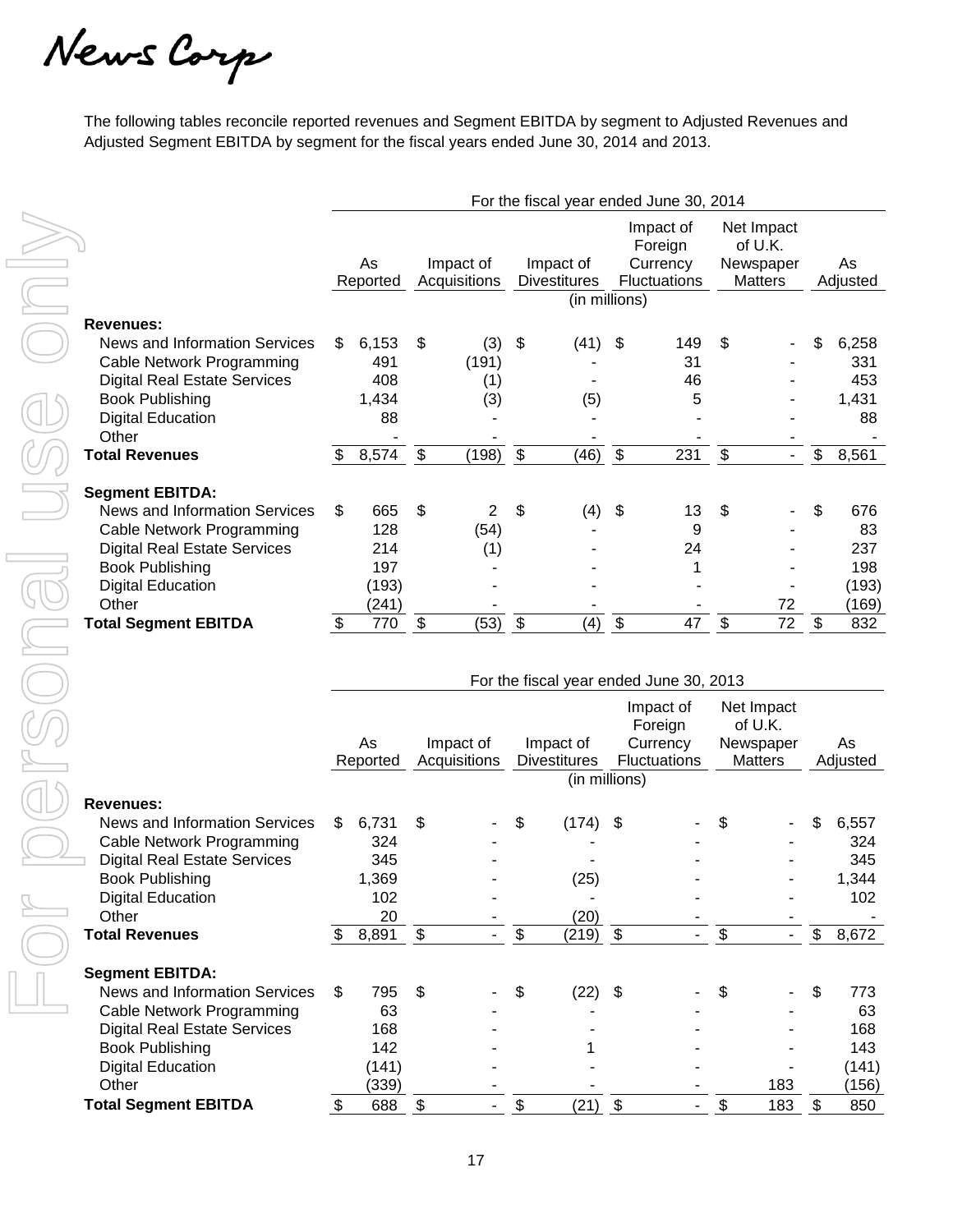News Corp

## **NOTE 2 – TOTAL SEGMENT EBITDA**

Segment EBITDA is defined as revenues less operating expenses and selling, general and administrative expenses. Segment EBITDA does not include: Depreciation and amortization, impairment and restructuring charges, equity earnings of affiliates, interest, net, other, net, income tax benefit and net income attributable to noncontrolling interests. Management believes that Segment EBITDA is an appropriate measure for evaluating the operating performance of the Company's business segments because it is the primary measure used by the Company's chief operating decision maker to evaluate the performance of and allocate resources within the Company's businesses. Segment EBITDA provides management, investors and equity analysts with a measure to analyze operating performance of each of the Company's business segments and its enterprise value against historical data and competitors' data, although historical results may not be indicative of future results (as operating performance is highly contingent on many factors, including customer tastes and preferences).

Total Segment EBITDA is a non-GAAP measure and should be considered in addition to, not as a substitute for, net income, cash flow and other measures of financial performance reported in accordance with GAAP. In addition, this measure does not reflect cash available to fund requirements and excludes items, such as depreciation and amortization and impairment and restructuring charges, which are significant components in assessing the Company's financial performance. The following table reconciles Total Segment EBITDA to net income.

|                                         |    | For the three months ended June 30, |                     |        |          |
|-----------------------------------------|----|-------------------------------------|---------------------|--------|----------|
|                                         |    | 2014                                | 2013                | Change | % Change |
|                                         |    |                                     | in millions)        |        |          |
| <b>Revenues</b>                         | \$ | $2,186$ \$                          | $2,257$ \$          | (71)   | (3)%     |
| Operating expenses                      |    | (1, 311)                            | (1,380)             | 69     | (5)%     |
| Selling, general and administrative     |    | (748)                               | (747)               | (1)    | $-$ %    |
| <b>Total Segment EBITDA</b>             |    | 127                                 | 130                 | (3)    | (2)%     |
| Depreciation and amortization           |    | (157)                               | (150)               | (7)    | 5 %      |
| Impairment and restructuring charges    |    | (21)                                | (1,506)             | 1,485  | (99)%    |
| Equity earnings of affiliates           |    | 37                                  | 19                  | 18     | 95 %     |
| Interest, net                           |    | 18                                  | 23                  | (5)    | (22)%    |
| Other, net                              |    | 20                                  | 24                  | (4)    | $***$    |
| Income (loss) before income tax benefit |    | 24                                  | (1,460)             | 1,484  | $***$    |
| Income tax benefit                      |    | 5                                   | 347                 | (342)  | (99)%    |
| Net income (loss)                       |    | 29                                  | \$<br>$(1, 113)$ \$ | 1,142  | $***$    |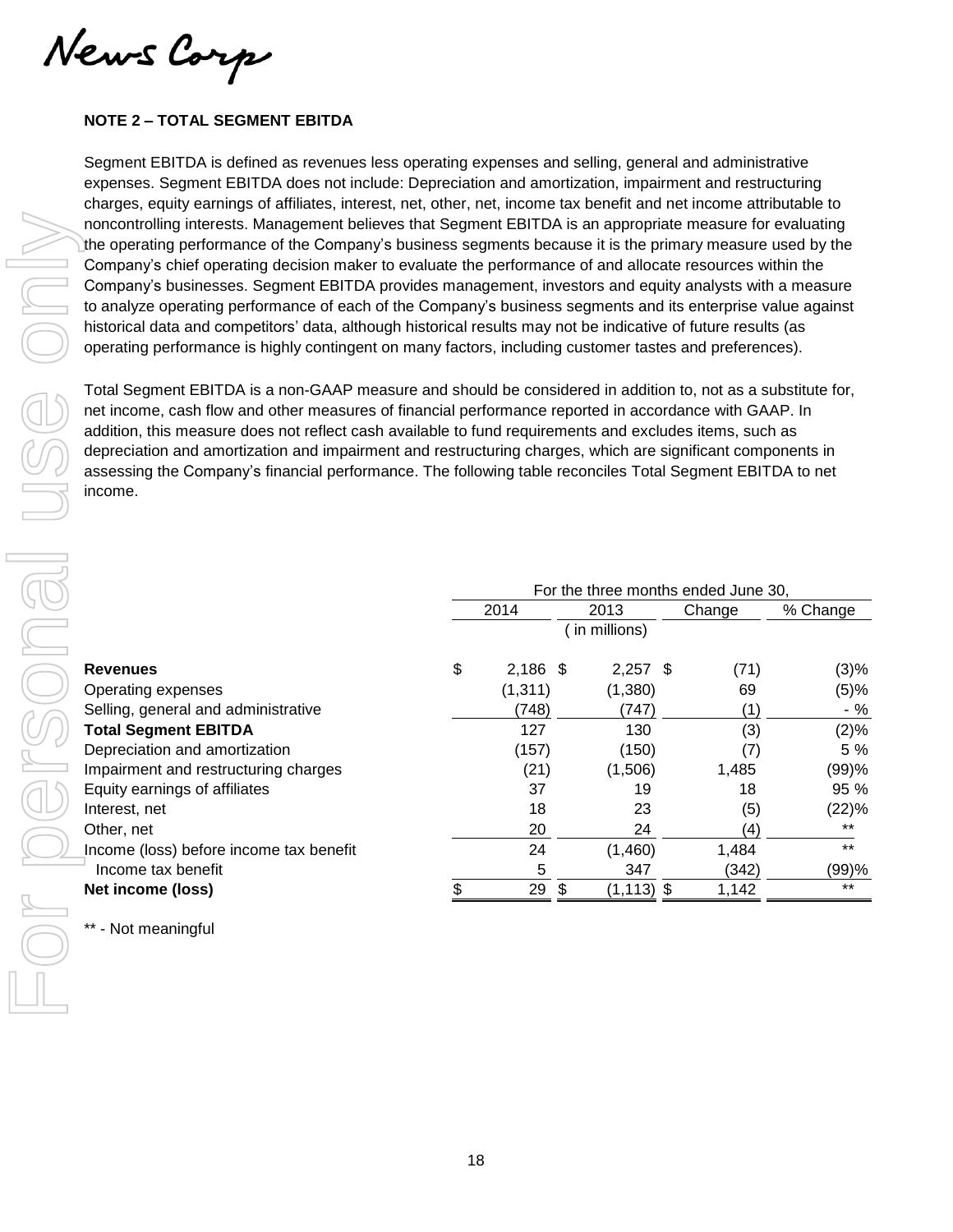News Carp

|                                         | For the fiscal years ended June 30, |    |              |  |          |          |  |  |  |
|-----------------------------------------|-------------------------------------|----|--------------|--|----------|----------|--|--|--|
|                                         | 2014                                |    | 2013         |  | Change   | % Change |  |  |  |
|                                         |                                     |    | in millions) |  |          |          |  |  |  |
| <b>Revenues</b>                         | \$<br>$8.574$ \$                    |    | 8,891 \$     |  | (317)    | (4)%     |  |  |  |
| Operating expenses                      | (5, 139)                            |    | (5, 420)     |  | 281      | (5)%     |  |  |  |
| Selling, general and administrative     | (2,665)                             |    | (2,783)      |  | 118      | (4)%     |  |  |  |
| <b>Total Segment EBITDA</b>             | 770                                 |    | 688          |  | 82       | 12 %     |  |  |  |
| Depreciation and amortization           | (578)                               |    | (548)        |  | (30)     | 5 %      |  |  |  |
| Impairment and restructuring charges    | (94)                                |    | (1,737)      |  | 1,643    | (95)%    |  |  |  |
| Equity earnings of affiliates           | 90                                  |    | 100          |  | (10)     | (10)%    |  |  |  |
| Interest, net                           | 68                                  |    | 77           |  | (9)      | (12)%    |  |  |  |
| Other, net                              | (653)                               |    | 1,593        |  | (2, 246) | $***$    |  |  |  |
| (Loss) income before income tax benefit | (397)                               |    | 173          |  | (570)    | $***$    |  |  |  |
| Income tax benefit                      | 691                                 |    | 374          |  | 317      | 85 %     |  |  |  |
| Net income                              | 294                                 | \$ | 547          |  | (253)    | (46)%    |  |  |  |
|                                         |                                     |    |              |  |          |          |  |  |  |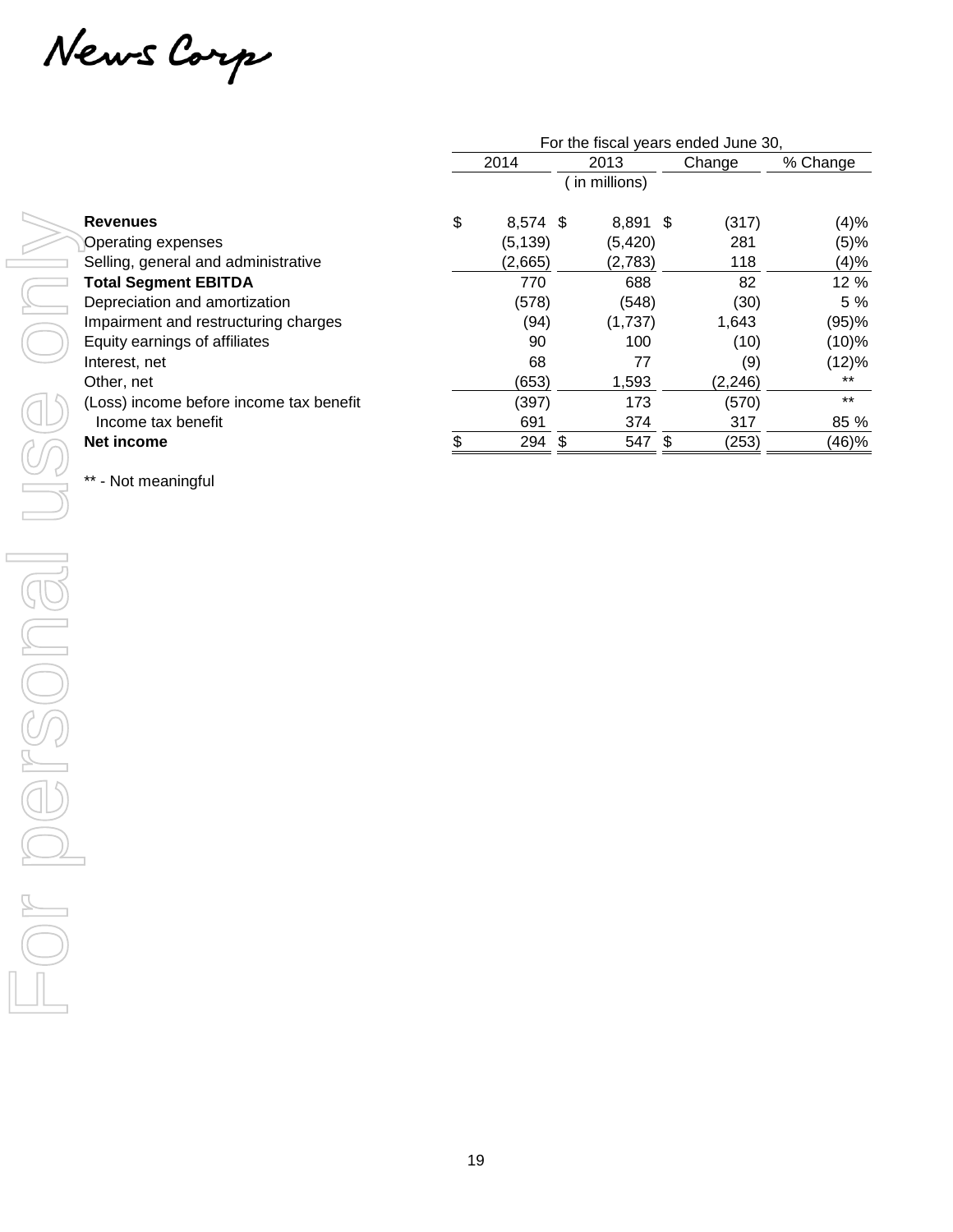News Corp

## **NOTE 3 – ADJUSTED NET INCOME AVAILABLE TO NEWS CORPORATION STOCKHOLDERS AND ADJUSTED EPS**

The Company uses net income (loss) available to News Corporation stockholders and diluted earnings per share ("EPS") excluding expenses related to U.K. Newspaper Matters, Impairment and restructuring charges, and "Other, net", net of tax ("adjusted net income available to News Corporation stockholders and adjusted EPS") to evaluate the performance of the Company's operations exclusive of certain items that impact the comparability of results from period to period. The calculation of adjusted net income available to News Corporation stockholders and adjusted EPS may not be comparable to similarly titled measures reported by other companies, since companies and investors may differ as to what type of events warrant adjustment. Adjusted net income available to News Corporation stockholders and adjusted EPS are not measures of performance under generally accepted accounting principles and should not be construed as substitutes for consolidated net income available to News Corporation stockholders and net income per share as determined under GAAP as a measure of performance.

| "Other, net", net of tax ("adjusted net income available to News Corporation stockholders and adjusted EPS") to<br>evaluate the performance of the Company's operations exclusive of certain items that impact the comparability of<br>results from period to period. The calculation of adjusted net income available to News Corporation stockholders<br>and adjusted EPS may not be comparable to similarly titled measures reported by other companies, since<br>companies and investors may differ as to what type of events warrant adjustment. Adjusted net income available<br>to News Corporation stockholders and adjusted EPS are not measures of performance under generally accepted<br>accounting principles and should not be construed as substitutes for consolidated net income available to News<br>Corporation stockholders and net income per share as determined under GAAP as a measure of performance.<br>However, management uses these measures in comparing the Company's historical performance and believes<br>that they provide meaningful and comparable information to investors to assist in their analysis of our<br>performance relative to prior periods and our competitors.<br>The following tables reconcile reported net income (loss) available to News Corporation stockholders and<br>reported diluted EPS to adjusted net income available to News Corporation stockholders and adjusted EPS for<br>the three months and fiscal years ended June 30, 2014 and 2013. |                                                                                            |                                            |    |                                      |                                                   |          |            |        |  |
|-----------------------------------------------------------------------------------------------------------------------------------------------------------------------------------------------------------------------------------------------------------------------------------------------------------------------------------------------------------------------------------------------------------------------------------------------------------------------------------------------------------------------------------------------------------------------------------------------------------------------------------------------------------------------------------------------------------------------------------------------------------------------------------------------------------------------------------------------------------------------------------------------------------------------------------------------------------------------------------------------------------------------------------------------------------------------------------------------------------------------------------------------------------------------------------------------------------------------------------------------------------------------------------------------------------------------------------------------------------------------------------------------------------------------------------------------------------------------------------------------------------------|--------------------------------------------------------------------------------------------|--------------------------------------------|----|--------------------------------------|---------------------------------------------------|----------|------------|--------|--|
|                                                                                                                                                                                                                                                                                                                                                                                                                                                                                                                                                                                                                                                                                                                                                                                                                                                                                                                                                                                                                                                                                                                                                                                                                                                                                                                                                                                                                                                                                                                 | For the three months ended<br>For the three months ended<br>June 30, 2014<br>June 30, 2013 |                                            |    |                                      |                                                   |          |            |        |  |
|                                                                                                                                                                                                                                                                                                                                                                                                                                                                                                                                                                                                                                                                                                                                                                                                                                                                                                                                                                                                                                                                                                                                                                                                                                                                                                                                                                                                                                                                                                                 |                                                                                            | Net income<br>available to<br>stockholders |    | <b>EPS</b>                           | Net income<br>(loss) available<br>to stockholders |          | <b>EPS</b> |        |  |
|                                                                                                                                                                                                                                                                                                                                                                                                                                                                                                                                                                                                                                                                                                                                                                                                                                                                                                                                                                                                                                                                                                                                                                                                                                                                                                                                                                                                                                                                                                                 |                                                                                            |                                            |    | (in millions, except per share data) |                                                   |          |            |        |  |
| As reported                                                                                                                                                                                                                                                                                                                                                                                                                                                                                                                                                                                                                                                                                                                                                                                                                                                                                                                                                                                                                                                                                                                                                                                                                                                                                                                                                                                                                                                                                                     | \$                                                                                         | 12                                         | \$ | 0.02                                 | \$                                                | (1, 124) | \$         | (1.94) |  |
| U.K. Newspaper Matters                                                                                                                                                                                                                                                                                                                                                                                                                                                                                                                                                                                                                                                                                                                                                                                                                                                                                                                                                                                                                                                                                                                                                                                                                                                                                                                                                                                                                                                                                          |                                                                                            | 16                                         |    | 0.03                                 |                                                   | 39       |            | 0.07   |  |
| Impairment and restructuring charges                                                                                                                                                                                                                                                                                                                                                                                                                                                                                                                                                                                                                                                                                                                                                                                                                                                                                                                                                                                                                                                                                                                                                                                                                                                                                                                                                                                                                                                                            |                                                                                            | 21                                         |    | 0.03                                 |                                                   | 1,506    |            | 2.60   |  |
| Other, net                                                                                                                                                                                                                                                                                                                                                                                                                                                                                                                                                                                                                                                                                                                                                                                                                                                                                                                                                                                                                                                                                                                                                                                                                                                                                                                                                                                                                                                                                                      |                                                                                            | (20)                                       |    | (0.03)                               |                                                   | (24)     |            | (0.04) |  |
| Tax impact on items above                                                                                                                                                                                                                                                                                                                                                                                                                                                                                                                                                                                                                                                                                                                                                                                                                                                                                                                                                                                                                                                                                                                                                                                                                                                                                                                                                                                                                                                                                       |                                                                                            | (23)                                       |    | (0.04)                               |                                                   | (328)    |            | (0.57) |  |
| As adjusted                                                                                                                                                                                                                                                                                                                                                                                                                                                                                                                                                                                                                                                                                                                                                                                                                                                                                                                                                                                                                                                                                                                                                                                                                                                                                                                                                                                                                                                                                                     | \$                                                                                         | 6                                          | \$ | 0.01                                 | \$                                                | 69       | \$         | 0.12   |  |
|                                                                                                                                                                                                                                                                                                                                                                                                                                                                                                                                                                                                                                                                                                                                                                                                                                                                                                                                                                                                                                                                                                                                                                                                                                                                                                                                                                                                                                                                                                                 |                                                                                            |                                            |    |                                      |                                                   |          |            |        |  |